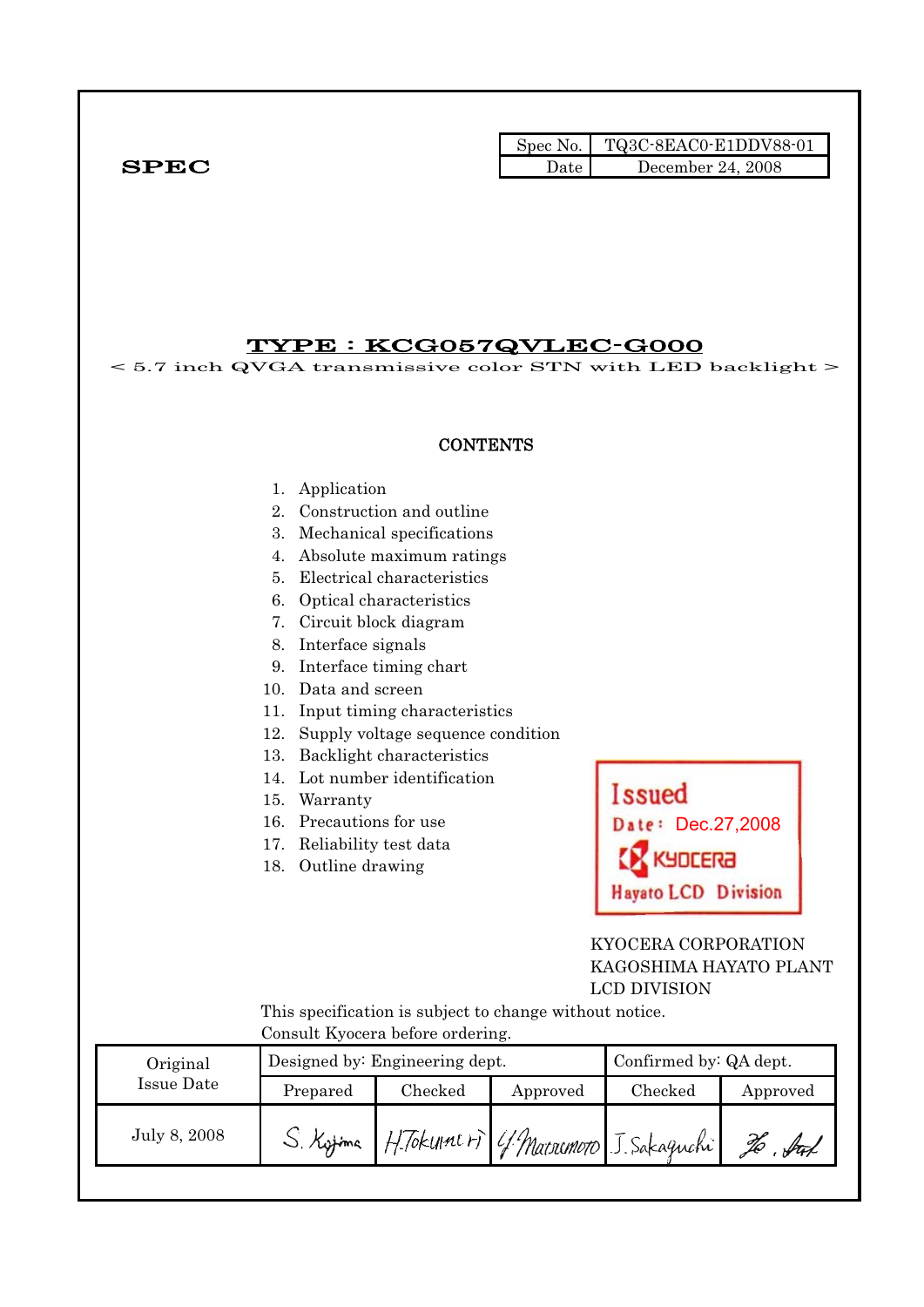| Spec No.              | Part No.         | Page |
|-----------------------|------------------|------|
| TQ3C-8EAC0-E1DDV88-01 | KCG057QVLEC-G000 |      |

# Warning

- 1. This Kyocera LCD module has been specifically designed for use only in electronic devices and industrial machines in the area of audio control, office automation, industrial control, home appliances, etc. The module should not be used in applications where the highest level of safety and reliability are required and module failure or malfunction of such module results in physical harm or loss of life, as well as enormous damage or loss. Such fields of applications include, without limitation, medical, aerospace, communications infrastructure, atomic energy control. Kyocera expressly disclaims any and all liability resulting in any way to the use of the module in such applications.
- 2. Customer agrees to indemnify, defend and hold Kyocera harmless from and against any and all actions, claims, damages, liabilities, awards, costs, and expenses, including legal expenses, resulting from or arising out of Customer's use, or sale for use, or Kyocera modules in applications.

# Caution

1. Kyocera shall have the right, which Customer hereby acknowledges, to immediately scrap or destroy tooling for Kyocera modules for which no Purchase Orders have been received from the Customer in a two-year period.

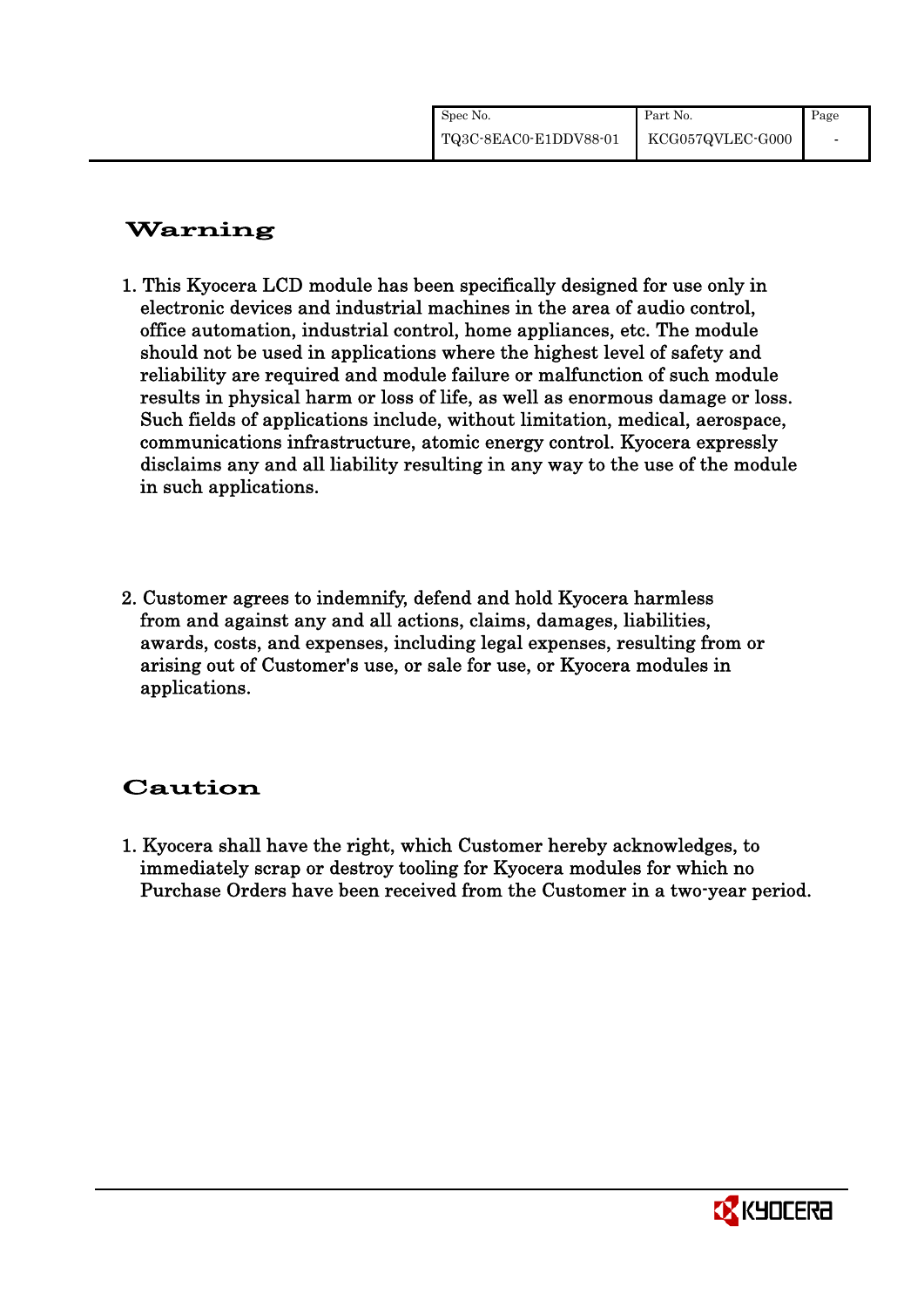|         |                   |          |            | Spec No.                                   |                                                                | Part No.                |          | Page |
|---------|-------------------|----------|------------|--------------------------------------------|----------------------------------------------------------------|-------------------------|----------|------|
|         |                   |          |            |                                            | TQ3C-8EAC0-E1DDV88-01                                          | KCG057QVLEC-G000        |          |      |
|         |                   |          |            |                                            | Revision record                                                |                         |          |      |
|         | Date              |          |            | Designed by : Engineering dept.            |                                                                | Confirmed by : QA dept. |          |      |
|         |                   | Prepared |            | Checked                                    | Approved                                                       | Checked                 | Approved |      |
|         | December 24, 2008 |          | S. Kyjma   |                                            | H. Tokunners 4 Marsonoro J. Sakaguchi 26. Auf                  |                         |          |      |
| Rev.No. | Date              | Page     |            |                                            | Descriptions                                                   |                         |          |      |
| 01      | Dec.24,2008       | 3,4      | $5-1, 5-2$ | 5. Electrical characteristics              |                                                                |                         |          |      |
|         |                   |          |            |                                            | ~Delete item of "Rush current for logic".                      |                         |          |      |
|         |                   | 13       |            | 13. Backlight characteristics              |                                                                |                         |          |      |
|         |                   |          |            | Operating life time<br>$\sim$ Delete "()". |                                                                |                         |          |      |
|         |                   |          |            | Forward voltage                            |                                                                |                         |          |      |
|         |                   |          |            |                                            | ~Change IF value in note column<br>$IF=15mA \cdots > IF=225mA$ |                         |          |      |
|         |                   |          |            |                                            |                                                                |                         |          |      |
|         |                   |          |            |                                            |                                                                |                         |          |      |
|         |                   |          |            |                                            |                                                                |                         |          |      |
|         |                   |          |            |                                            |                                                                |                         |          |      |
|         |                   |          |            |                                            |                                                                |                         |          |      |
|         |                   |          |            |                                            |                                                                |                         |          |      |
|         |                   |          |            |                                            |                                                                |                         |          |      |
|         |                   |          |            |                                            |                                                                |                         |          |      |
|         |                   |          |            |                                            |                                                                |                         |          |      |
|         |                   |          |            |                                            |                                                                |                         |          |      |
|         |                   |          |            |                                            |                                                                |                         |          |      |
|         |                   |          |            |                                            |                                                                |                         |          |      |
|         |                   |          |            |                                            |                                                                |                         |          |      |
|         |                   |          |            |                                            |                                                                |                         |          |      |
|         |                   |          |            |                                            |                                                                |                         |          |      |
|         |                   |          |            |                                            |                                                                |                         |          |      |
|         |                   |          |            |                                            |                                                                |                         |          |      |
|         |                   |          |            |                                            |                                                                |                         |          |      |
|         |                   |          |            |                                            |                                                                |                         |          |      |
|         |                   |          |            |                                            |                                                                |                         |          |      |
|         |                   |          |            |                                            |                                                                |                         |          |      |
|         |                   |          |            |                                            |                                                                |                         |          |      |
|         |                   |          |            |                                            |                                                                |                         |          |      |
|         |                   |          |            |                                            |                                                                |                         |          |      |
|         |                   |          |            |                                            |                                                                |                         |          |      |
|         |                   |          |            |                                            |                                                                |                         |          |      |

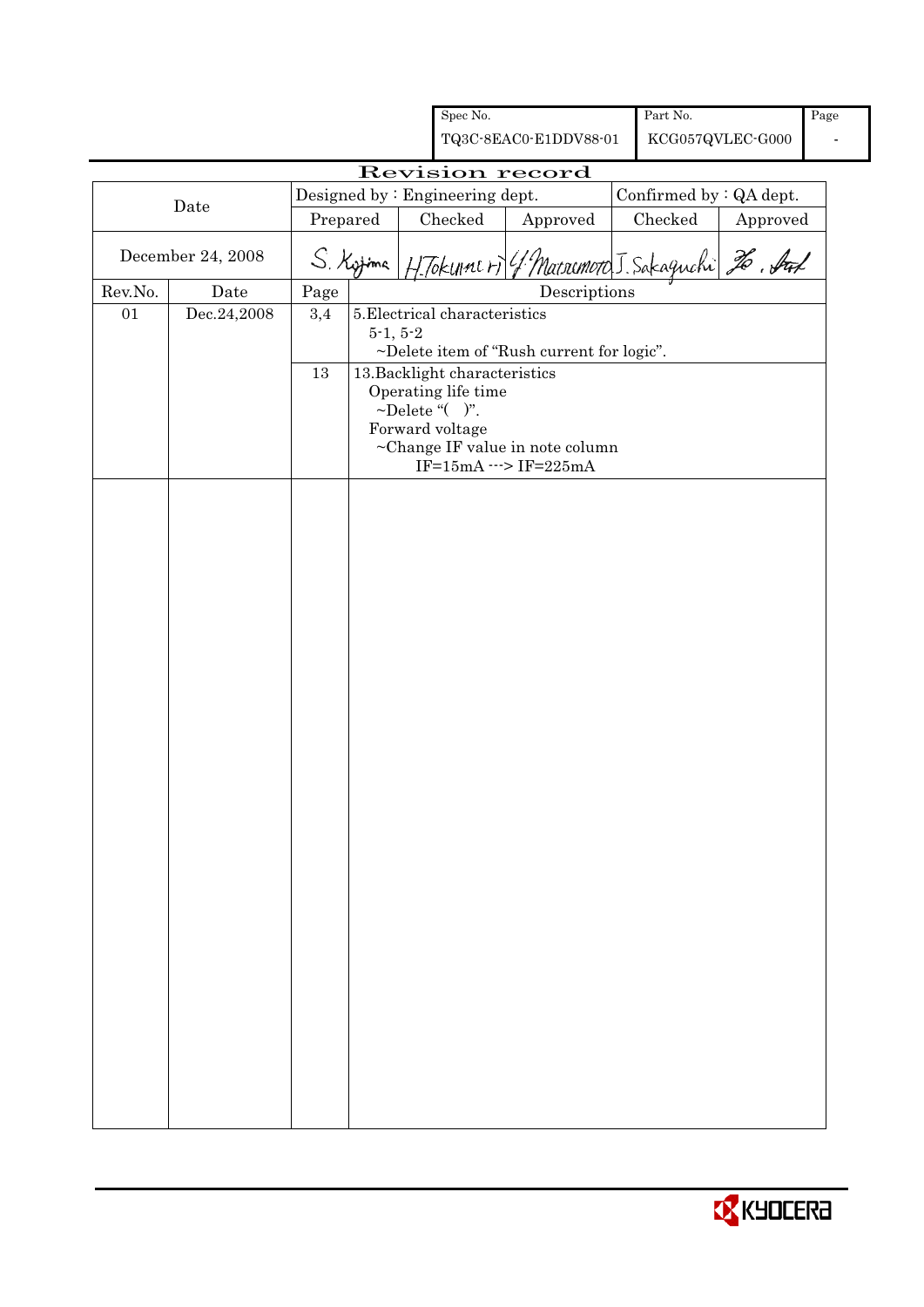## 1. Application

This document defines the specification of KCG057QVLEC-G000. (RoHS Compliant)

#### 2. Construction and outline

| LCD.               | : Transmissive color dot matrix type STN                  |
|--------------------|-----------------------------------------------------------|
| Duty ratio         | $\therefore$ 1/240 duty                                   |
| Backlight system   | : LED                                                     |
| Polarizer          | : Glare treatment                                         |
| Additional circuit | : Bias voltage circuit, Randomizing circuit,              |
|                    | DC/DC converter circuit, Temperature compensation circuit |

## 3. Mechanical specifications

| <b>Item</b>            | Specification                                                     | Unit |
|------------------------|-------------------------------------------------------------------|------|
| Outline dimensions     | $154.6$ (W) $\times$ 114.8 (H) $\times$ 8.5 (D)                   | mm   |
| Active area            | $115.18$ (W) $\times$ 86.38 (H)<br>(14.4cm / 5.7 inch (Diagonal)) | mm   |
| Effective viewing area | $117.2$ (W) $\times$ 88.4 (H)                                     | mm   |
| Dot format             | $320 \times (R,G,B)$ (W) $\times 240$ (H)                         | dot  |
| Dot size               | $0.10 \text{ (W)} \times 0.34 \text{ (H)}$                        | mm   |
| Dot pitch              | $0.12$ (W) $\times$ 0.36 (H)                                      | mm   |
| $*1$<br>Base color     | Normally Black                                                    |      |
| Mass                   | 170                                                               | g    |

\*1 Due to the characteristics of the LCD material, the color varies with environmental temperature.

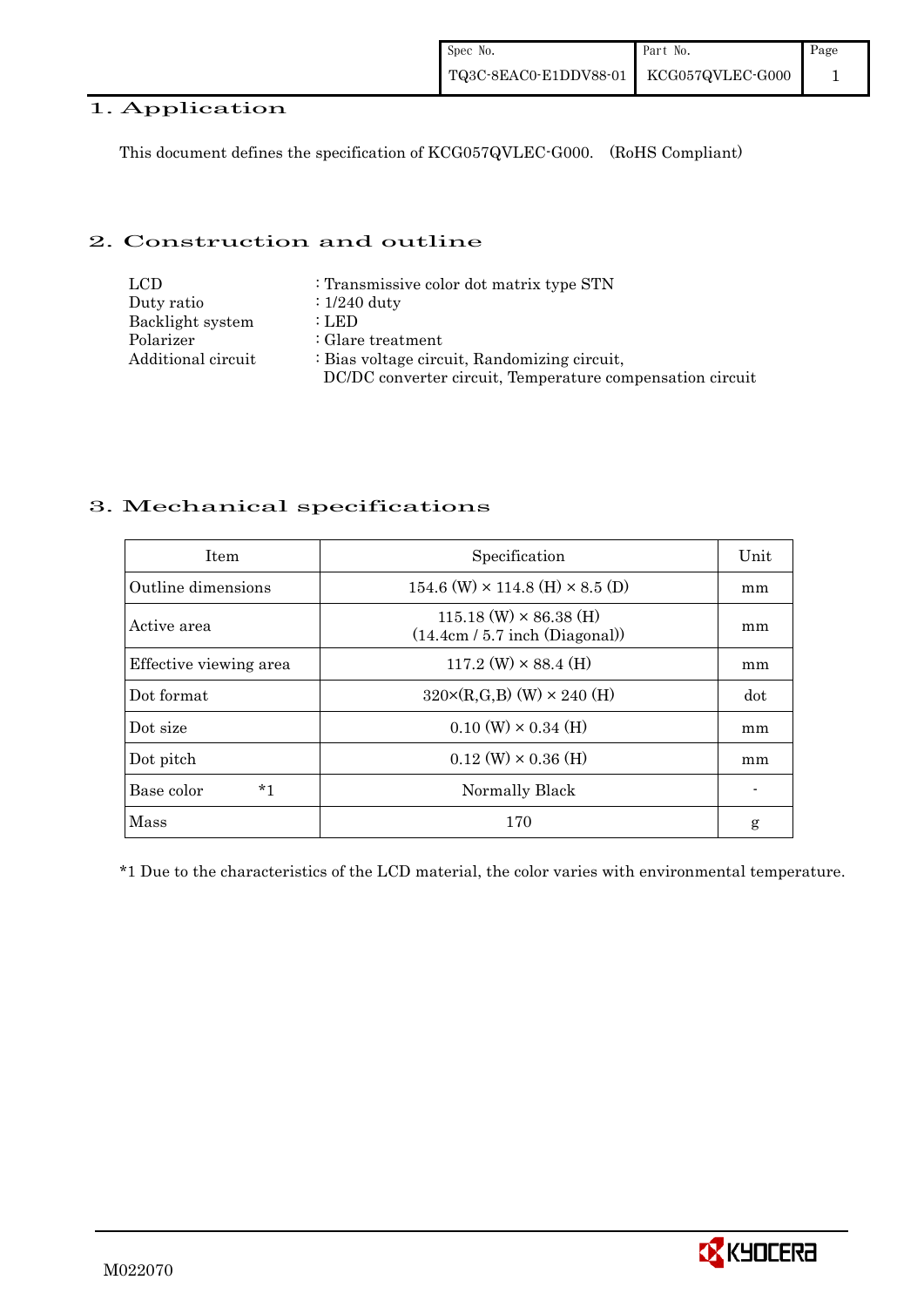#### 4. Absolute maximum ratings

4-1. Electrical absolute maximum ratings

| <b>Item</b>                     | Symbol       | Min. | Max.         | Unit |
|---------------------------------|--------------|------|--------------|------|
| Supply voltage for logic        | $\rm V_{DD}$ | 0    | 6.0          | V    |
| Supply voltage for LCD driving  | $\rm V_{EE}$ |      | 30.0         | V    |
| $*_{1}$<br>Input signal voltage | $V_{IN}$     | 0    | $\rm V_{DD}$ | V    |
| FRM frequency                   | <b>fFRM</b>  |      | 150          | Hz   |
| Supply Voltage (LED)            | VF           |      | 6.0          | V    |
| LED forward current             | ΙF           |      | 450          | mA   |
| Reversed voltage                | VR           |      | 5.0          | V    |

\*1 Input signal : FRM, LOAD, CP, DISP, D0~D7

#### 4-2. Environmental absolute maximum ratings

| Item                  |         | Symbol                   | Min.     | Max.    | Unit        |
|-----------------------|---------|--------------------------|----------|---------|-------------|
| Operating temperature | $^*1$   | Top                      | $\Omega$ | 60      | $\circ$ C   |
| Storage temperature   | $*_{2}$ | T <sub>STO</sub>         | $-20$    | 70      | $^{\circ}C$ |
| Operating humidity    | *3      | $H_{OP}$                 | 10       | $*_{4}$ | %RH         |
| Storage humidity      | $*3$    | H <sub>STO</sub>         | 10       | $*_{4}$ | %RH         |
| Vibration             |         | $\overline{\phantom{0}}$ | *5       | $*5$    |             |
| Shock                 |         | $\blacksquare$           | $*6$     | $*6$    |             |

\*1 Operating temperature means a temperature which operation shall be guaranteed. Since display performance is evaluated at 25°C, another temperature range should be confirmed.

\*2 Temp. =  $-20^{\circ}$ C $<$ 48h, Temp. =  $70^{\circ}$ C $<$ 168h Store LCD panels at normal temperature/humidity. Keep them free from vibration and shock. An LCD panel that is kept at a low or a high temperature for a long time can be defective due to other conditions, even if the low or high temperature satisfies the standard. (Please refer to "Precautions for Use" for details.)

- \*3 Non-condensing
- \*4 Temp.≦40°C, 85%RH Max.

Temp. >40°C, Absolute humidity shall be less than 85%RH at 40°C.

 $^{\star}5$ 

| Frequency       | $10\sim\!55\,\mathrm{Hz}$ | Acceleration value           |
|-----------------|---------------------------|------------------------------|
| Vibration width | $0.15$ mm                 | $(0.3 \sim 9 \text{ m/s}^2)$ |
| Interval        | $10-55-10$ Hz             | 1 minutes                    |

 2 hours in each direction X, Y, Z (6 hours total) EIAJ ED-2531

```
3 times in each direction: \pm X, \pm Y, \pm Z
```

```
 EIAJ ED-2531
```


<sup>\*6</sup> Acceleration: 490 m/s2, Pulse width: 11 ms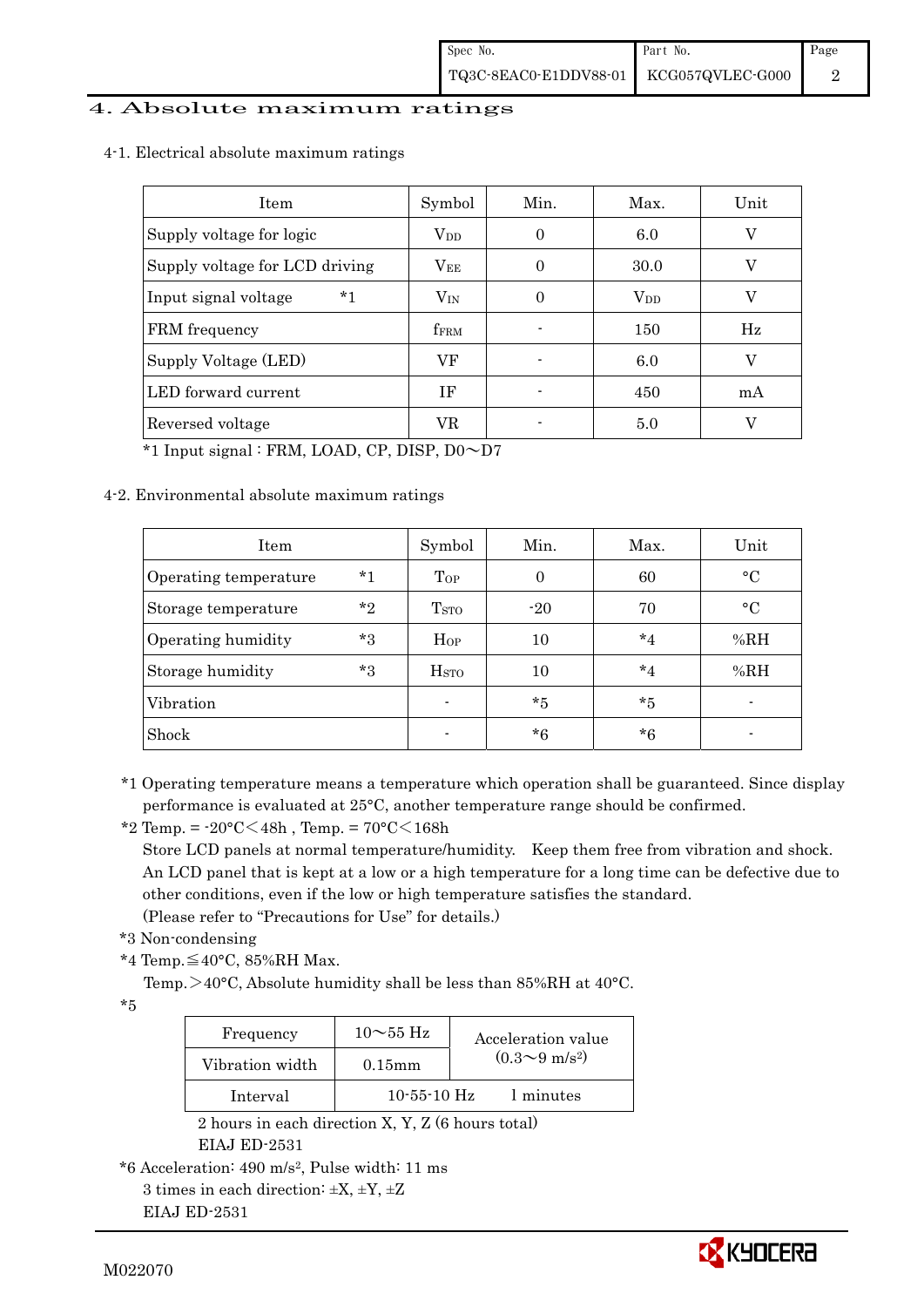#### 5. Electrical characteristics

 $5-1.$  V<sub>DD</sub> =  $5.0V$ 

| $V_{DD}$ = +5.0V±5%, Temp. = 0 $\sim$ 60°C |                                  |                         |                    |      |             |                           |
|--------------------------------------------|----------------------------------|-------------------------|--------------------|------|-------------|---------------------------|
| Item                                       | Symbol                           | Condition               | Min.               | Typ. | Max.        | Unit                      |
| Supply voltage for logic                   | $V_{DD}$                         |                         | 4.75               | 5.00 | 5.25        | $\boldsymbol{\mathrm{V}}$ |
|                                            |                                  | $0 \sim 50^{\circ}$ C*3 | 24.4               | 25.4 | 26.4        | $\mathbf V$               |
| Supply voltage for LCD driving<br>$*1, *2$ | $V_{EE} = V_{OP}$                | $\sim$ 60 °C            | 24.1               | 25.1 | 26.1        | $\mathbf V$               |
| Input signal voltage                       |                                  | "High" level            | 0.8V <sub>DD</sub> |      | $V_{DD}$    | $\boldsymbol{\mathrm{V}}$ |
| (FRM, LOAD, CP, DISP, D0~D7)               | $V_{IN}$                         | "Low" level"            | $\Omega$           |      | $0.2V_{DD}$ | $\boldsymbol{\mathrm{V}}$ |
| Input current                              | $I_{IN}$                         | Input signal            | $-100$             |      | 100         | $\mu A$                   |
| Clock frequency                            | $f_{\rm CP}$                     |                         |                    |      | 10.00       | <b>MHz</b>                |
| $*_{4}$<br>Frame frequency                 | $f_{\rm FRM}$                    |                         | 70                 | 75   | 80          | Hz                        |
| Current consumption for logic              | $\mathop{\mathrm{Ind}}\nolimits$ |                         | $\blacksquare$     | 1.0  | 1.3         | mA                        |
| Current consumption<br>for LCD driving     | $I_{EE}$                         | $*5$                    |                    | 16   | 21          | mA                        |
| Power consumption                          | P <sub>DISP</sub>                |                         |                    | 411  | 561         | mW                        |

- \*1 The supply voltage ( $V_{EE} = V_{OP}$ ) to drive the display has individual difference. Please adjust the contrast to be most suitable.
- \*2 Frame frequency :  $f_{\text{FRM}}$  = 75Hz
- \*3 The LCD module has a temperature compensation circuit.
- \*4 In consideration of display quality, it is recommended that frame frequency be set in the range of 70-80Hz. When you have to use higher frame and clock frequencies, confirm the LCD's performance and quality prior to finalizing the frequency value. Generally, as frame and clock frequencies become higher current consumption increases and display quality will degrade.

#### \*5 Display pattern:



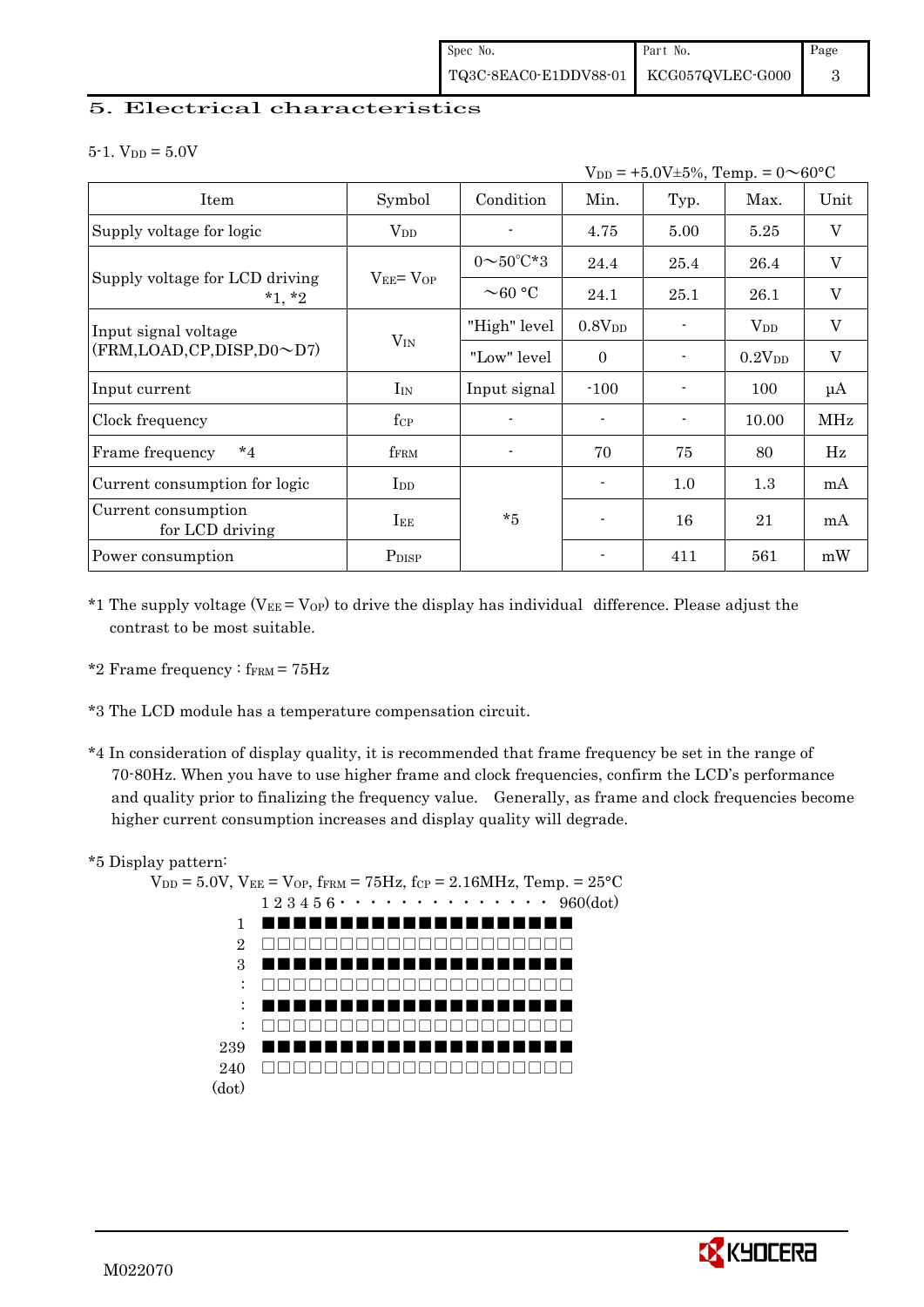| Spec No.                                                                                               | Part No. | Page |
|--------------------------------------------------------------------------------------------------------|----------|------|
| $\left. {\rm TQ3C\text{-}8EAC0\text{-}E1DDV88\text{-}01} \right  \quad \text{KCG057QVLEC\text{-}G000}$ |          |      |

| $V_{DD} = +3.3V \pm 0.3V$ , Temp. = $0 \sim 60^{\circ}C$ |                   |                         |                |                |                        |              |
|----------------------------------------------------------|-------------------|-------------------------|----------------|----------------|------------------------|--------------|
| Item                                                     | Symbol            | Condition               | Min.           | Typ.           | Max.                   | Unit         |
| Supply voltage for logic                                 | $\rm V_{DD}$      |                         | 3.0            | 3.3            | 3.6                    | $\mathbf{V}$ |
|                                                          |                   | $0 \sim 50^{\circ}$ C*3 | 24.4           | 25.4           | 26.4                   | V            |
| Supply voltage for LCD driving<br>$*1, *2$               | $V_{EE} = V_{OP}$ | $\sim$ 60 °C            | 24.1           | 25.1           | 26.1                   | $\mathbf V$  |
| Input signal voltage<br>(FRM,LOAD,CP,DISP,D0~D7)         | $V_{IN}$          | "High" level            | $0.8V_{DD}$    |                | <b>V</b> <sub>DD</sub> | $\mathbf V$  |
|                                                          |                   | "Low" level             | $\overline{0}$ |                | $0.2V_{DD}$            | $\mathbf V$  |
| Input current                                            | $I_{IN}$          | Input signal            | $-100$         |                | 100                    | $\mu A$      |
| Clock frequency                                          | $f_{\rm CP}$      |                         |                | $\blacksquare$ | 10.00                  | <b>MHz</b>   |
| $*_{4}$<br>Frame frequency                               | fFRM              |                         | 70             | 75             | 80                     | Hz           |
| Current consumption for logic                            | $_{\rm{LDD}}$     |                         |                | 0.6            | 0.8                    | mA           |
| Current consumption<br>for LCD driving                   | $I_{EE}$          | $*5$                    |                | 16             | 21                     | mA           |
| Power consumption                                        | P <sub>DISP</sub> |                         |                | 408            | 557                    | mW           |

\*1 The supply voltage ( $V_{EE} = V_{OP}$ ) to drive the display has individual difference. Please adjust the contrast to be most suitable.

\*2 Frame frequency  $:$  f<sub>FRM</sub> =  $75Hz$ 

- \*3 The LCD module has a temperature compensation circuit.
- \*4 In consideration of display quality, it is recommended that frame frequency be set in the range of 70-80Hz. When you have to use higher frame and clock frequencies, confirm the LCD's performance and quality prior to finalizing the frequency value. Generally, as frame and clock frequencies become higher current consumption increases and display quality will degrade.

#### \*5 Display pattern:

 $5 - 2.$  V<sub>DD</sub> =  $3.3V$ 



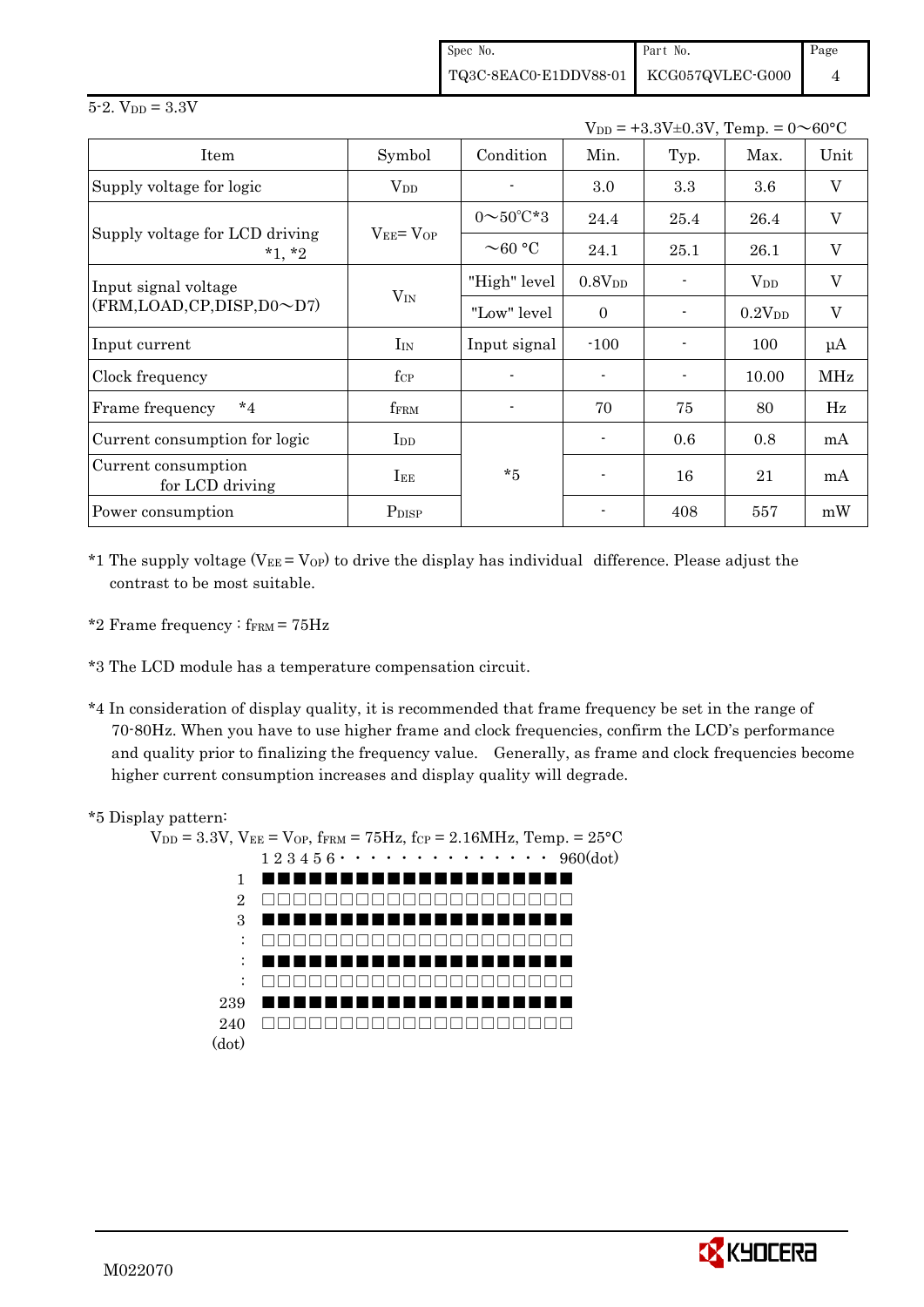|                             |       |                |                             |                          |            | Measuring spot = $\phi$ 6.0mm, Temp. = 25°C |                          |  |
|-----------------------------|-------|----------------|-----------------------------|--------------------------|------------|---------------------------------------------|--------------------------|--|
| Item                        |       | Symbol         | Condition                   | Min.                     | Typ.       | Max.                                        | Unit                     |  |
|                             | Rise  | $\tau_r$       | $\theta = \phi = 0^{\circ}$ | $\overline{\phantom{0}}$ | 320        | 420                                         | ms                       |  |
| Response time               | Down  | T d            | $\theta = \phi = 0^{\circ}$ | $\overline{\phantom{0}}$ | 170        | 270                                         | ms                       |  |
|                             |       | $\theta$ upper |                             | $\overline{a}$           | 20         |                                             |                          |  |
|                             |       | $\theta$ LOWER | $CR \geq 2$                 |                          | $35\,$     | ٠                                           | deg.                     |  |
| Viewing angle range         |       | $\phi$ left    |                             | ٠                        | 50         | $\overline{\phantom{a}}$                    |                          |  |
|                             |       | $\phi$ RIGHT   |                             | ٠                        | 50         | $\overline{\phantom{0}}$                    | deg.                     |  |
| Contrast ratio              |       | CR             | $\theta = \phi = 0^{\circ}$ | 30                       | 55         | $\overline{\phantom{0}}$                    | $\overline{\phantom{a}}$ |  |
| <b>Brightness</b>           |       | $\mathbf{L}$   | $VF=5.0V$                   | 140                      | 200        | ۰                                           | cd/m <sup>2</sup>        |  |
|                             |       | $\mathbf X$    |                             | 0.46                     | 0.51       | 0.56                                        |                          |  |
|                             | Red   | y              | $\theta = \phi = 0^{\circ}$ | 0.31                     | 0.36       | 0.41                                        |                          |  |
|                             |       | $\mathbf X$    | $\theta = \phi = 0^{\circ}$ | 0.26                     | 0.31       | 0.36                                        |                          |  |
| Chromaticity<br>coordinates | Green | y              |                             | $0.50\,$                 | $\,0.55\,$ | 0.60                                        |                          |  |
|                             |       | $\mathbf X$    | $\theta = \phi = 0^{\circ}$ | $0.10\,$                 | $0.15\,$   | $0.20\,$                                    |                          |  |
|                             | Blue  | У              |                             | 0.08                     | 0.13       | 0.18                                        |                          |  |
|                             |       | $\mathbf X$    |                             | 0.24                     | 0.29       | 0.34                                        |                          |  |
|                             | White | y              | $\theta = \phi = 0^{\circ}$ | 0.28                     | 0.33       | 0.38                                        |                          |  |

## 6. Optical characteristics

Optimum contrast is obtained by adjusting the LCD driving voltage  $(V<sub>OP</sub>)$  while at the viewing angle of  $\theta = \phi = 0^{\circ}$ .

6-1. Definition of contrast ratio

 $CR(Contrast ratio) =$  Brightness with all pixels "White" Brightness with all pixels "Black"

6-2. Definition of VOP



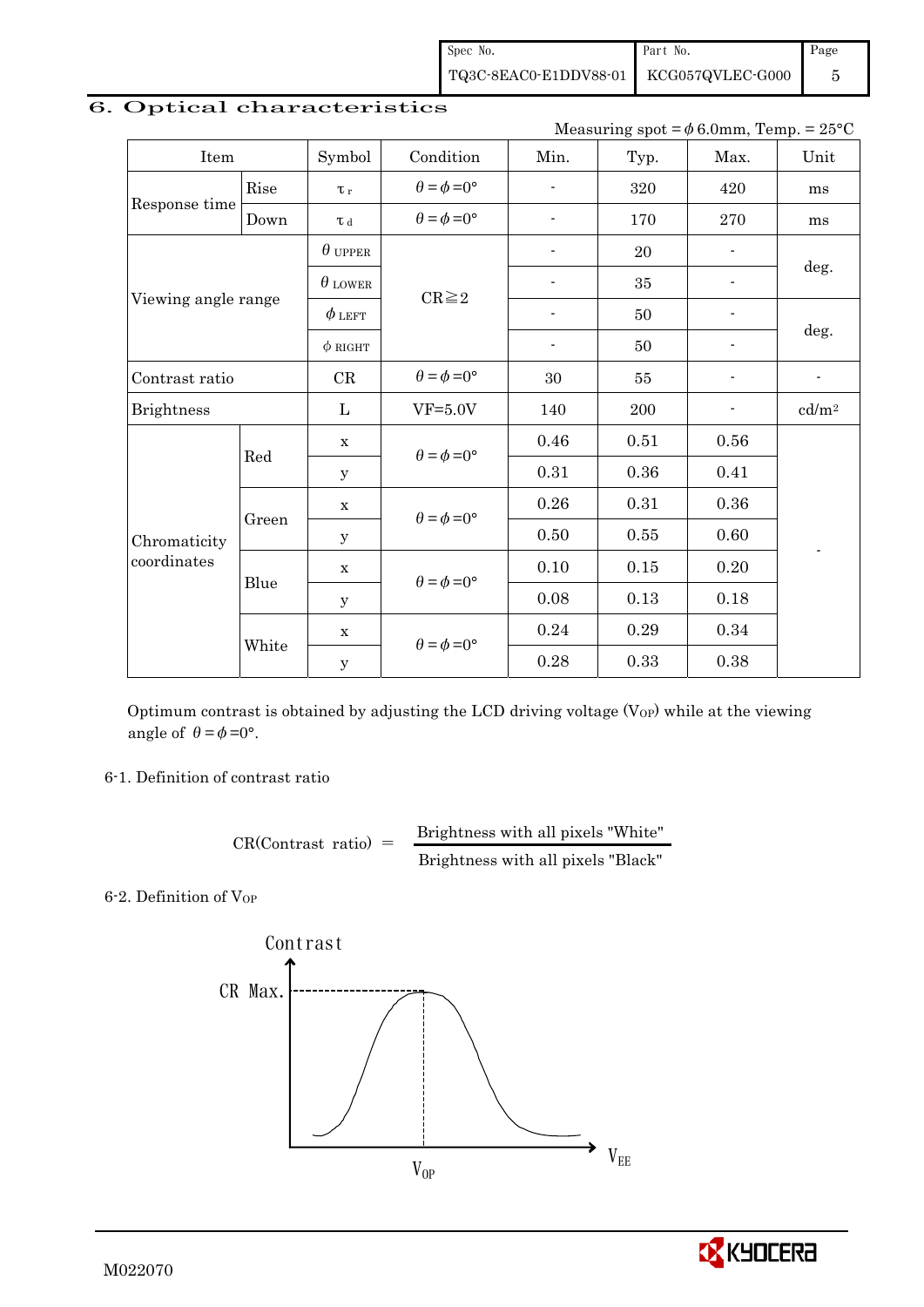## 6-3. Definition of response time Black | White | Black **Brightness** 100% 90% 90% 10%  $\overline{\mathbf{K}}$ Ķ Ř ₹  $\tau$ <sub>r</sub>  $\tau$ <sub>d</sub>

#### 6-4. Definition of viewing angle



 $\theta$  direction  $\phi$  direction



6-5. Brightness measuring points



- 1) The brightness is measuring by white brightness at center of display screen(3).
- 2) Measured 30 minutes after the LED is powered on. (Ambient temp. = 25°C)
- 3) Backlight :  $VF=5.0V$

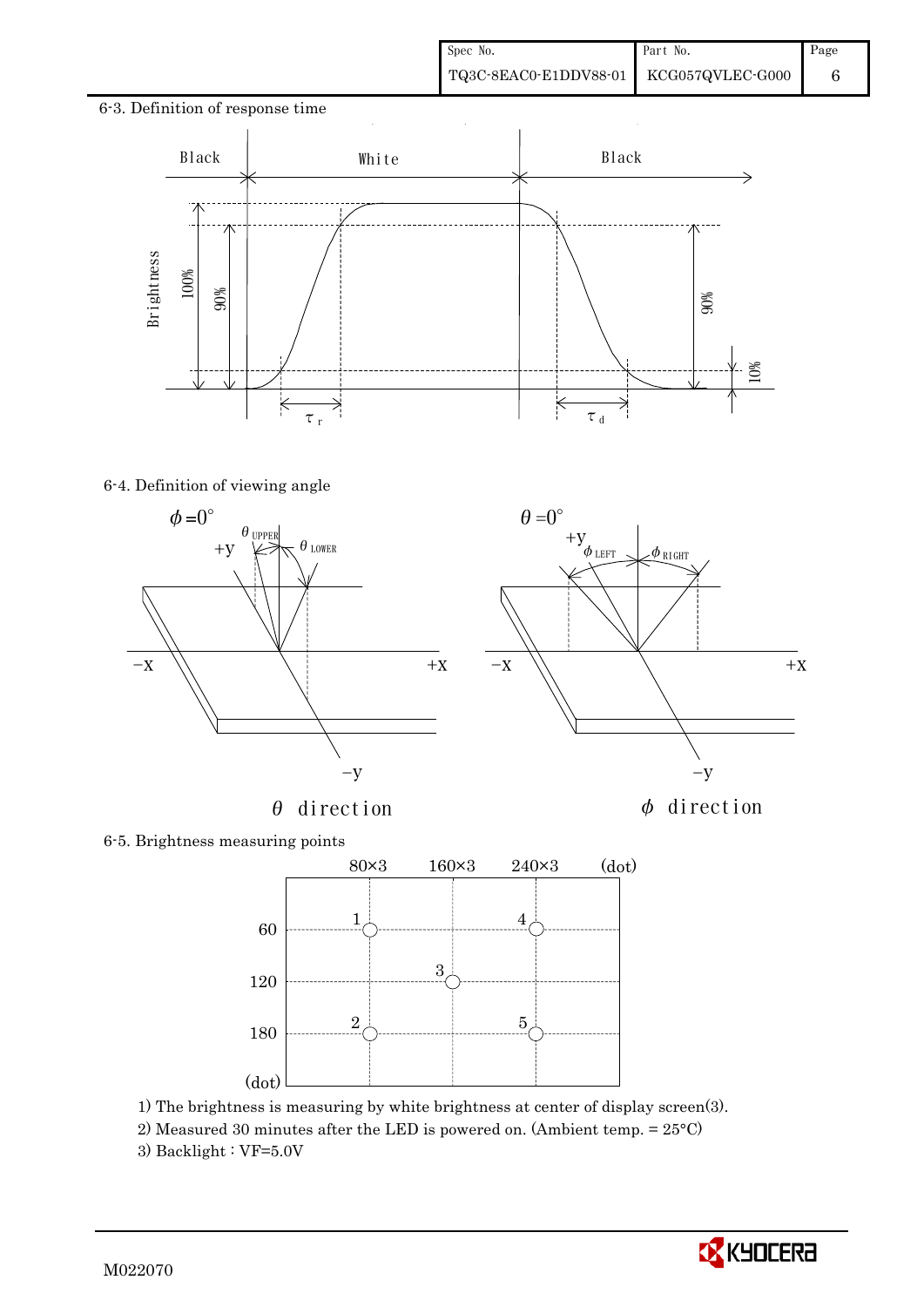## 7. Circuit block diagram



7-1. Power supply



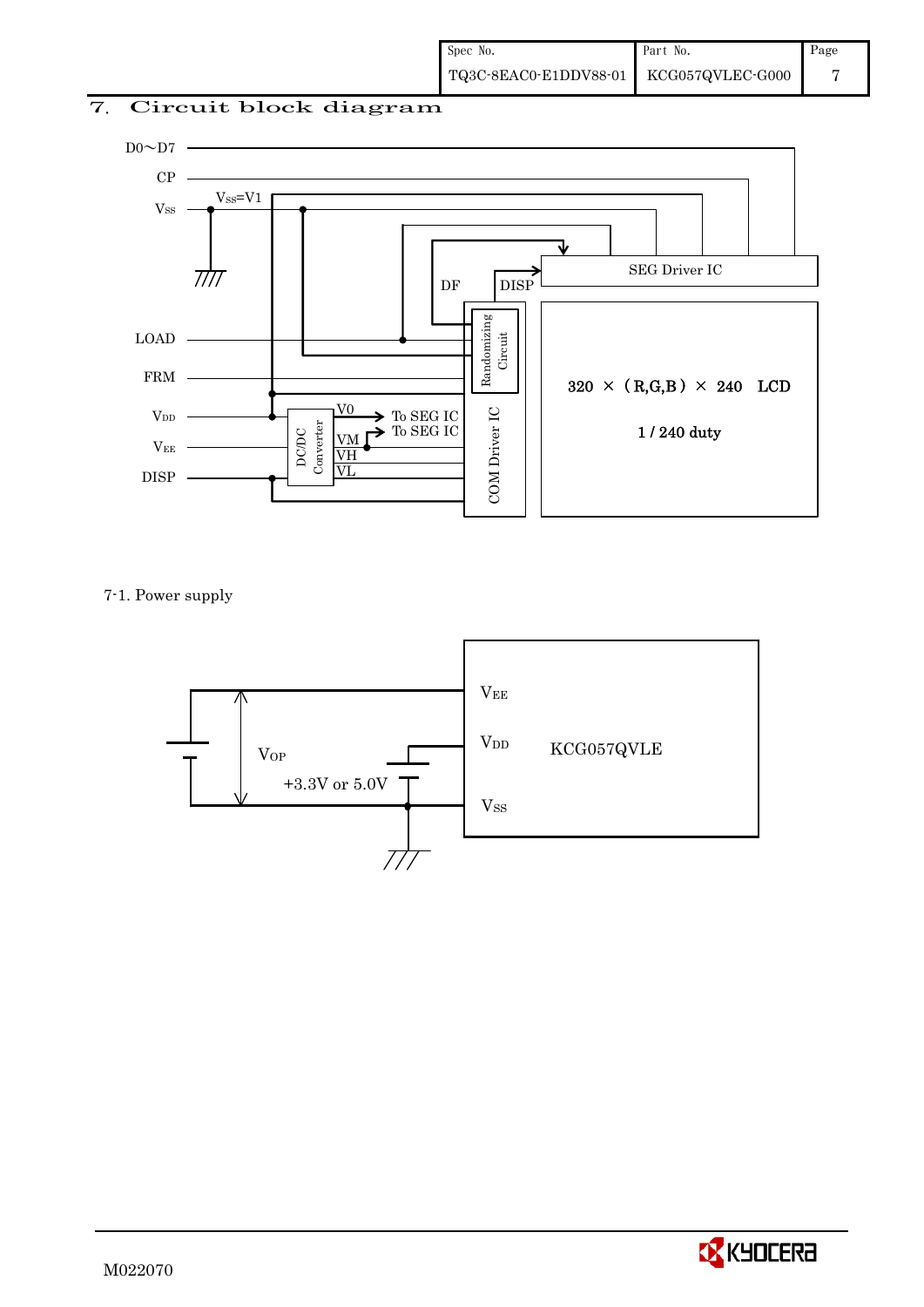#### 8. Interface signals

| No.              | Symbol         | Description                                  | Level             |
|------------------|----------------|----------------------------------------------|-------------------|
| $\mathbf{1}$     | <b>FRM</b>     | Synchronous signal for driving scanning line | H                 |
| $\overline{2}$   | <b>LOAD</b>    | Data signal latch clock                      | $H \rightarrow L$ |
| $\boldsymbol{3}$ | CP             | Data signal shift clock                      | $H\to L$          |
| 4                | <b>DISP</b>    | Display control signal                       | H(ON), L(OFF)     |
| 5                | $V_{DD}$       | Power supply for logic                       |                   |
| 6                | $V_{SS}$       | <b>GND</b>                                   |                   |
| 7                | $V_{EE}$       | LCD adjust voltage                           |                   |
| 8                | D7             |                                              |                   |
| 9                | D <sub>6</sub> |                                              |                   |
| 10               | D5             |                                              |                   |
| 11               | D <sub>4</sub> |                                              |                   |
| 12               | D <sub>3</sub> | Display data                                 | H(ON), L(OFF)     |
| 13               | D2             |                                              |                   |
| 14               | D1             |                                              |                   |
| 15               | D <sub>0</sub> |                                              |                   |

#### 8-1. Pin assignment of LCD panel

| LCD connector                  |
|--------------------------------|
| Recommended matching connector |

: 53261-1571 (MOLEX) : 51021-1500 (MOLEX)

 Note) This assignment is the reverse of what Molex defined. Remember that for your designing.

#### 8-2. Cable assignment of LED

| No. | Symbol | Description |
|-----|--------|-------------|
|     | AN     | Anode       |
|     | CA     | Cathode     |

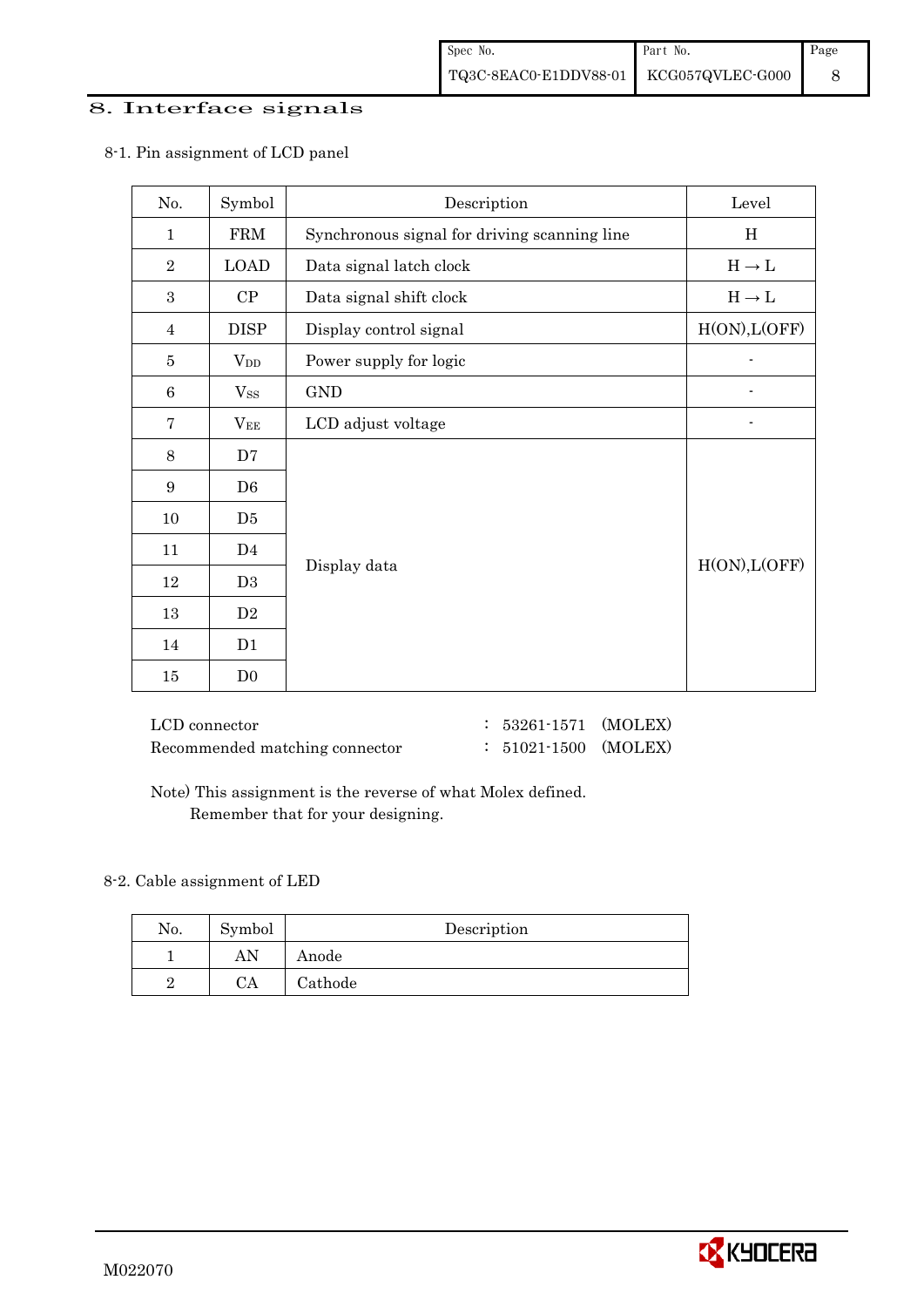#### 9. Interface timing chart



\* The cycle of the LOAD signal should be stable and continuously applied without interruption.

\* The above-mentioned timing chart is a reference to set up a LCD module, not an electrical rating.

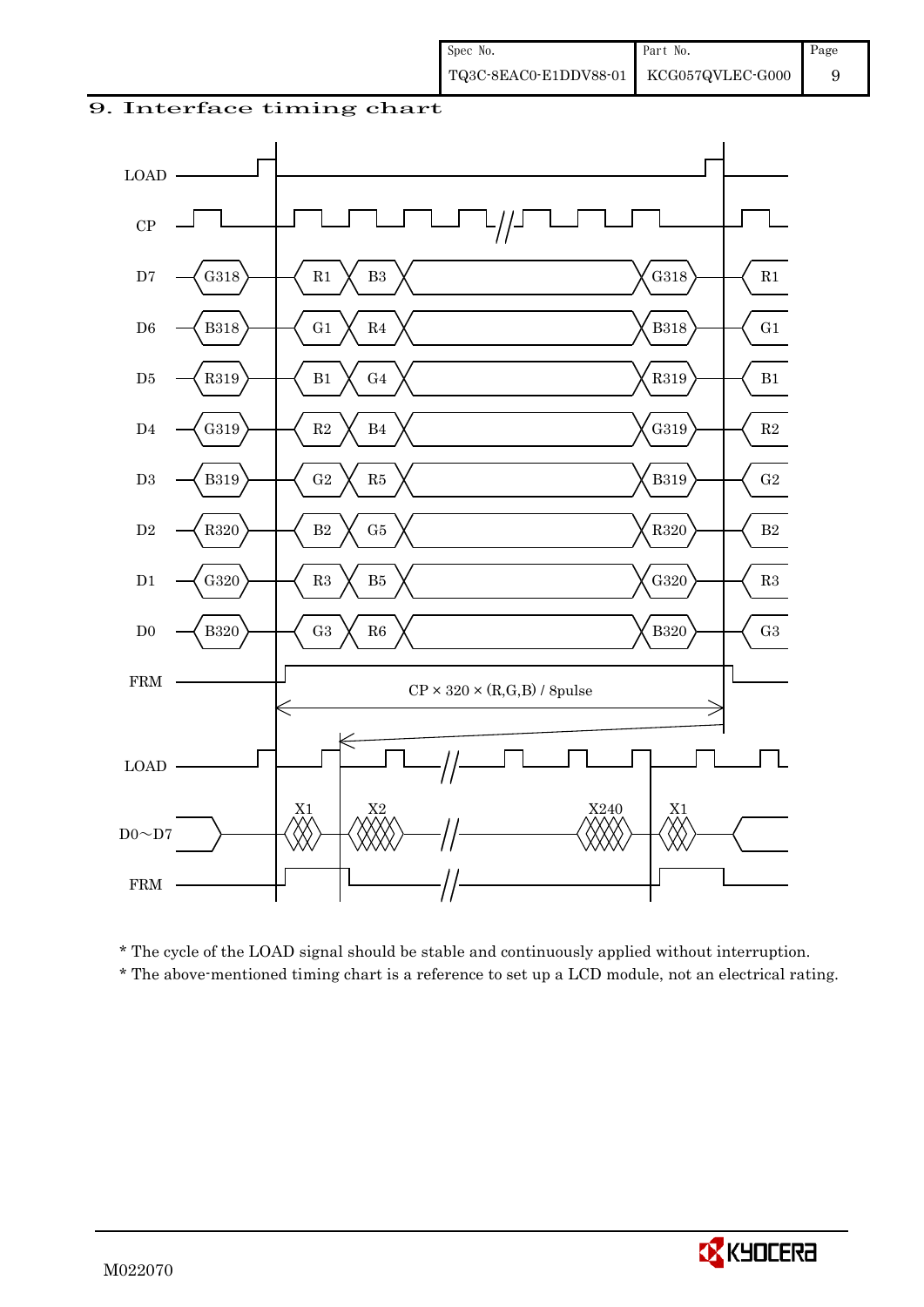#### 10. Data and screen



## 11. Input timing characteristics



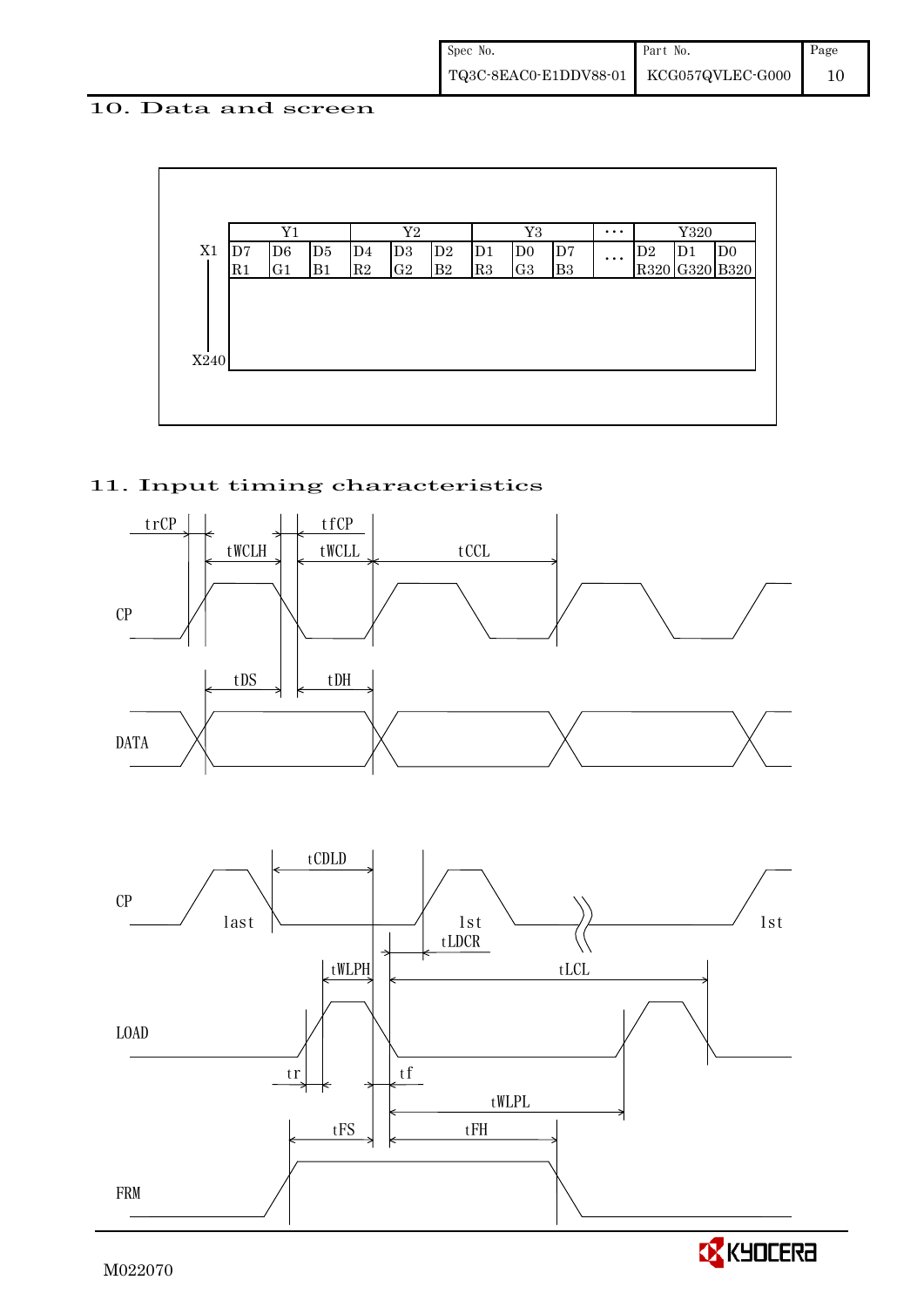| Spec No.                               | Part No. | Page |
|----------------------------------------|----------|------|
| TQ3C-8EAC0-E1DDV88-01 KCG057QVLEC-G000 |          |      |

## 11-1. Switching characteristics  $(V_{DD} = 5.0V)$

|                                  |        | Input characteristics : $V_{DD} = +5.0V \pm 5\%$ , Temp. = $0 \sim 60^{\circ}C$ |                          |                          |    |
|----------------------------------|--------|---------------------------------------------------------------------------------|--------------------------|--------------------------|----|
| Item                             | Symbol | Min.                                                                            | Max.                     | Unit                     |    |
| CP cycle                         | $*1$   | tCCL                                                                            | 100                      |                          | ns |
| CP"H" pulse width                |        | tWCLH                                                                           | 30                       | $\overline{\phantom{a}}$ | ns |
| CP"L" pulse width                |        | tWCLL                                                                           | 30                       | $\overline{\phantom{a}}$ | ns |
| CP rise up time                  |        | trCP                                                                            | $\sim$                   | 15                       | ns |
| CP fall down time                |        | tfCP                                                                            | $\overline{\phantom{a}}$ | 15                       | ns |
| Data set up time                 |        | tDS                                                                             | 25                       | $\overline{\phantom{a}}$ | ns |
| Data hold time                   |        | $t$ DH                                                                          | 25                       | $\overline{\phantom{a}}$ | ns |
| LOAD "H" pulse width             |        | tWLPH                                                                           | 40                       | $\blacksquare$           | ns |
| LOAD "L" pulse width             |        | tWLPL                                                                           | 400                      | $\blacksquare$           | ns |
| LOAD cycle                       | $*$ ?  | tLCL                                                                            | 500                      | $\overline{\phantom{a}}$ | ns |
| $CP \rightarrow$ LOAD delay time |        | tCDLD                                                                           | 60                       | $\overline{\phantom{a}}$ | ns |
| $LOAD \rightarrow CP$ delay time |        | tLDCR                                                                           | 60                       | $\blacksquare$           | ns |
| Input signal rise up time        |        | tr                                                                              | $\overline{\phantom{0}}$ | 20                       | ns |
| Input signal fall down time      |        | tf                                                                              | -                        | 20                       | ns |
| FRM data set up time             |        | tFS                                                                             | 120                      | $\blacksquare$           | ns |
| FRM data hold time               |        | tFH                                                                             | 30                       | $\overline{\phantom{a}}$ | ns |

\*1 CP cycle is adjusted so that FRM signal is 75Hz.

\*2 LOAD cycle is constant.

## 11-2. Switching characteristics  $(V_{DD} = 3.3V)$

|                                  | Input characteristics : $V_{DD} = +3.3V \pm 0.3V$ , Temp. = $0 \sim 60^{\circ}C$ |                |                          |                          |    |
|----------------------------------|----------------------------------------------------------------------------------|----------------|--------------------------|--------------------------|----|
| Item                             | Symbol                                                                           | Min.           | Max.                     | Unit                     |    |
| CP cycle                         | $*1$                                                                             | tCCL           | 100                      |                          | ns |
| CP"H" pulse width                |                                                                                  | tWCLH          | 40                       | $\overline{\phantom{a}}$ | ns |
| CP"L" pulse width                |                                                                                  | tWCLL          | 40                       | $\blacksquare$           | ns |
| CP rise up time                  |                                                                                  | trCP           | $\overline{\phantom{a}}$ | 20                       | ns |
| CP fall down time                |                                                                                  | tfCP           | $\overline{\phantom{a}}$ | 20                       | ns |
| Data set up time                 |                                                                                  | tDS            | 35                       | $\overline{\phantom{a}}$ | ns |
| Data hold time                   |                                                                                  | $t$ DH         | 35                       | $\blacksquare$           | ns |
| LOAD "H" pulse width             |                                                                                  | tWLPH          | 50                       | $\overline{\phantom{a}}$ | ns |
| LOAD "L" pulse width             |                                                                                  | tWLPL          | 400                      | $\blacksquare$           | ns |
| LOAD cycle                       | $*_{2}$                                                                          | tLCL           | 500                      | $\overline{\phantom{a}}$ | ns |
| $CP \rightarrow$ LOAD delay time |                                                                                  | tCDLD          | 60                       | $\overline{\phantom{a}}$ | ns |
| $LOAD \rightarrow CP$ delay time |                                                                                  | $t\text{LDCR}$ | 80                       | $\overline{\phantom{a}}$ | ns |
| Input signal rise up time        |                                                                                  | tr             | $\blacksquare$           | 20                       | ns |
| Input signal fall down time      |                                                                                  | tf             | $\overline{\phantom{a}}$ | 20                       | ns |
| FRM data set up time             |                                                                                  | tFS            | 120                      | $\blacksquare$           | ns |
| FRM data hold time               |                                                                                  | tFH            | 30                       | $\overline{a}$           | ns |

\*1 CP cycle is adjusted so that FRM signal is 75Hz.

\*2 LOAD cycle is constant.

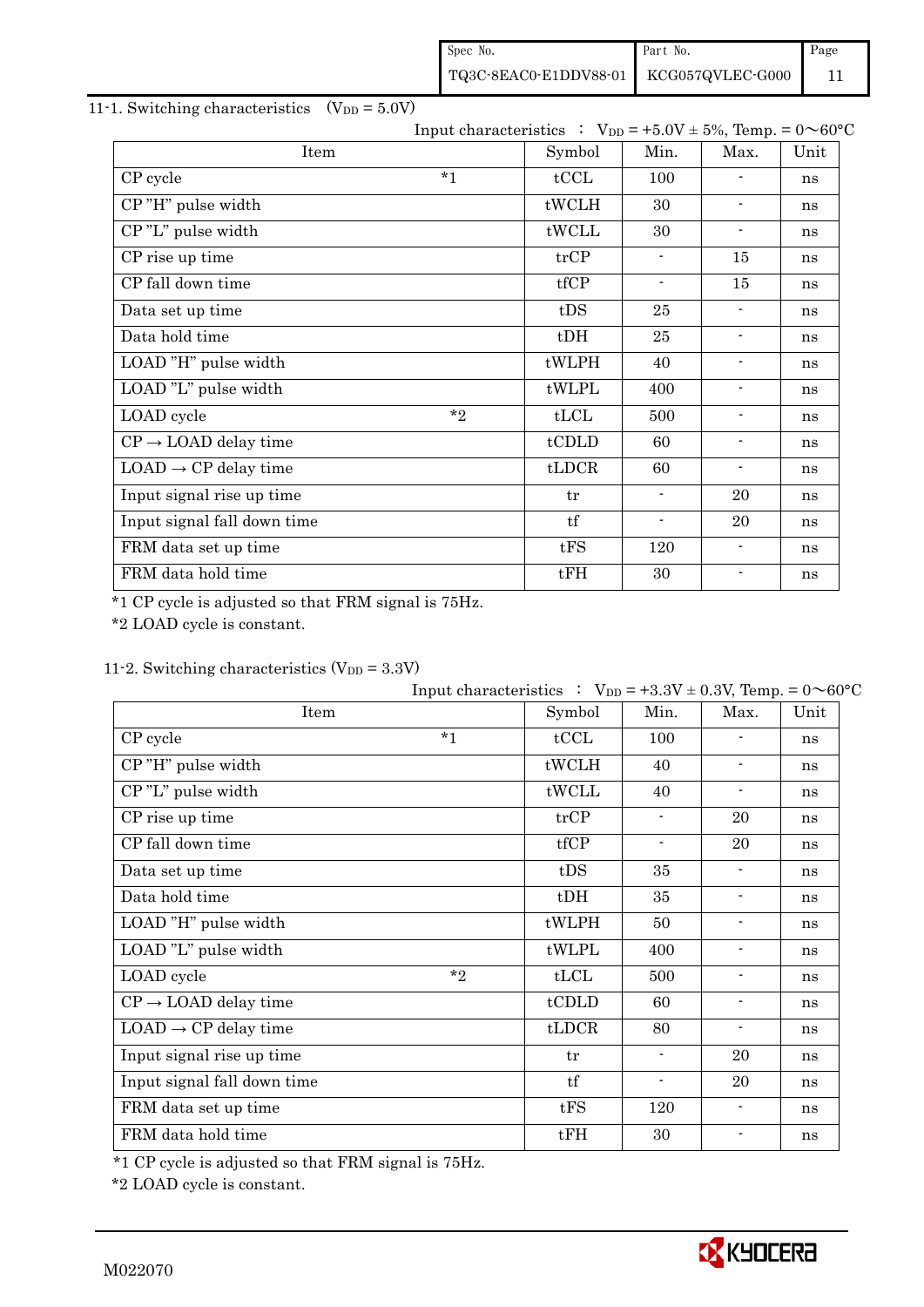### 12. Supply voltage sequence condition

In normal operation, logic within the LCD module reverses the polarity of the drive voltage every few lines to prevent DC damage to the liquid crystal material. But when a voltage is present on  $V_{EE}$  outside of the time when the  $V_{DD}$  logic voltage is stable, a drive voltage is applied to the liquid crystal material without the polarity reversals. This sometimes result in a deterioration of display quality and a reduction in life time.



\* Input signal: FRM, LOAD, CP, D0~D7

- \* The above sequence should be designed as to maintain each normal voltage when the liquid crystal module load is applied to your system.
- \* Control the supply voltage sequence to not float any signal line when the LCD panel is being driven.

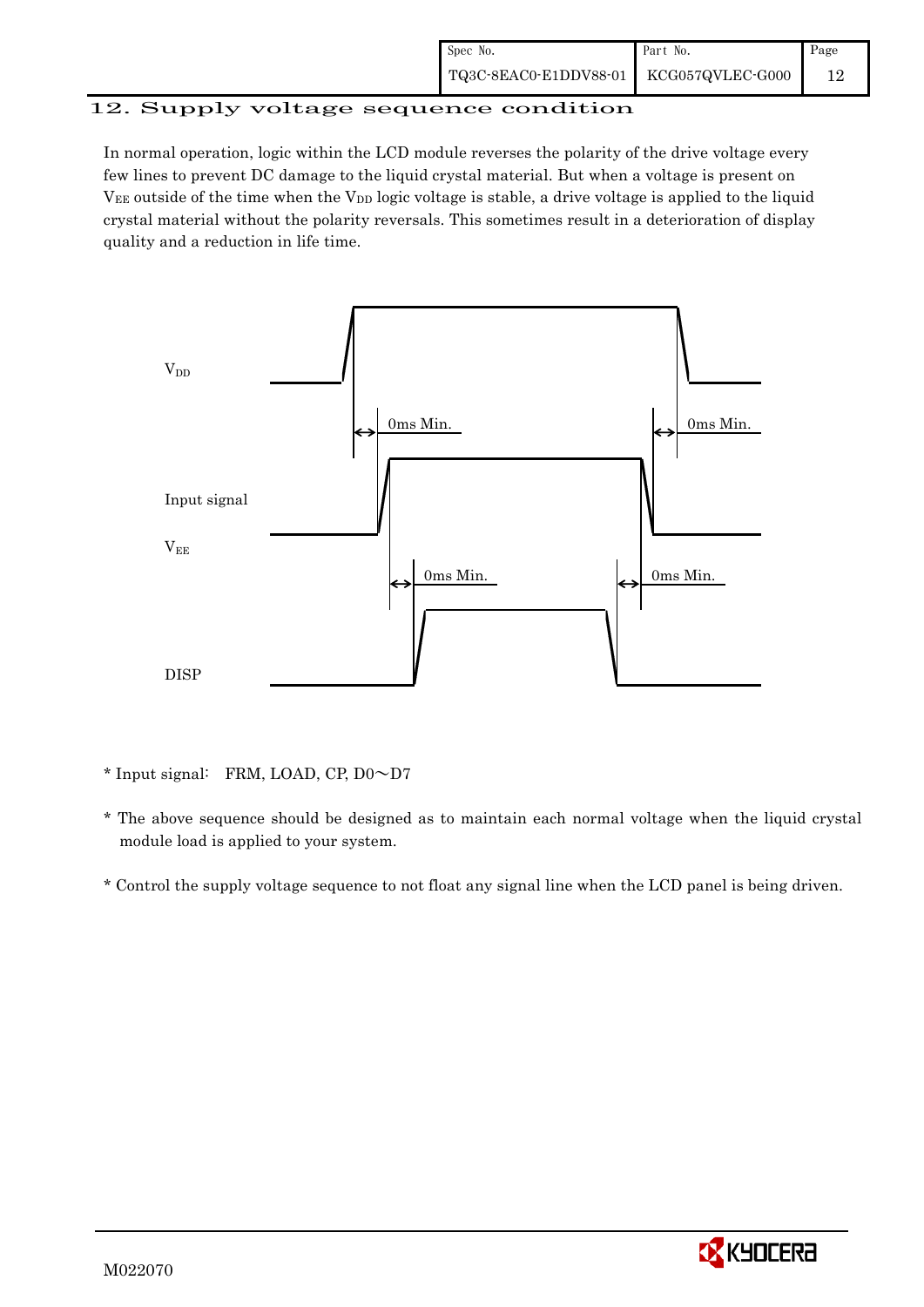## 13. Backlight characteristics

LED ratings

| Item                |        | Symbol | Min.                     | Typ.   | Max. | Unit | Note                                          |
|---------------------|--------|--------|--------------------------|--------|------|------|-----------------------------------------------|
| Forward current     | $*1$   | ΙF     | $\overline{\phantom{a}}$ | 225    | 285  | mA   | VF=5.0V, Ta=25 $\textdegree$ C                |
| Forward voltage     | *1     | VF     | $\blacksquare$           | 5.0    | 5.2  |      | $IF = 225mA$<br>$Ta=25^{\circ}C$              |
| Operating life time | $*2*3$ | Т      | $\blacksquare$           | 20,000 |      | h    | $VF=5.0V$ ,<br>$IF=225mA$<br>$Ta=25^{\circ}C$ |

\*1 For AN-CA.

\*2 When brightness decrease 50% of initial brightness.

\*3 Life time is estimated data.

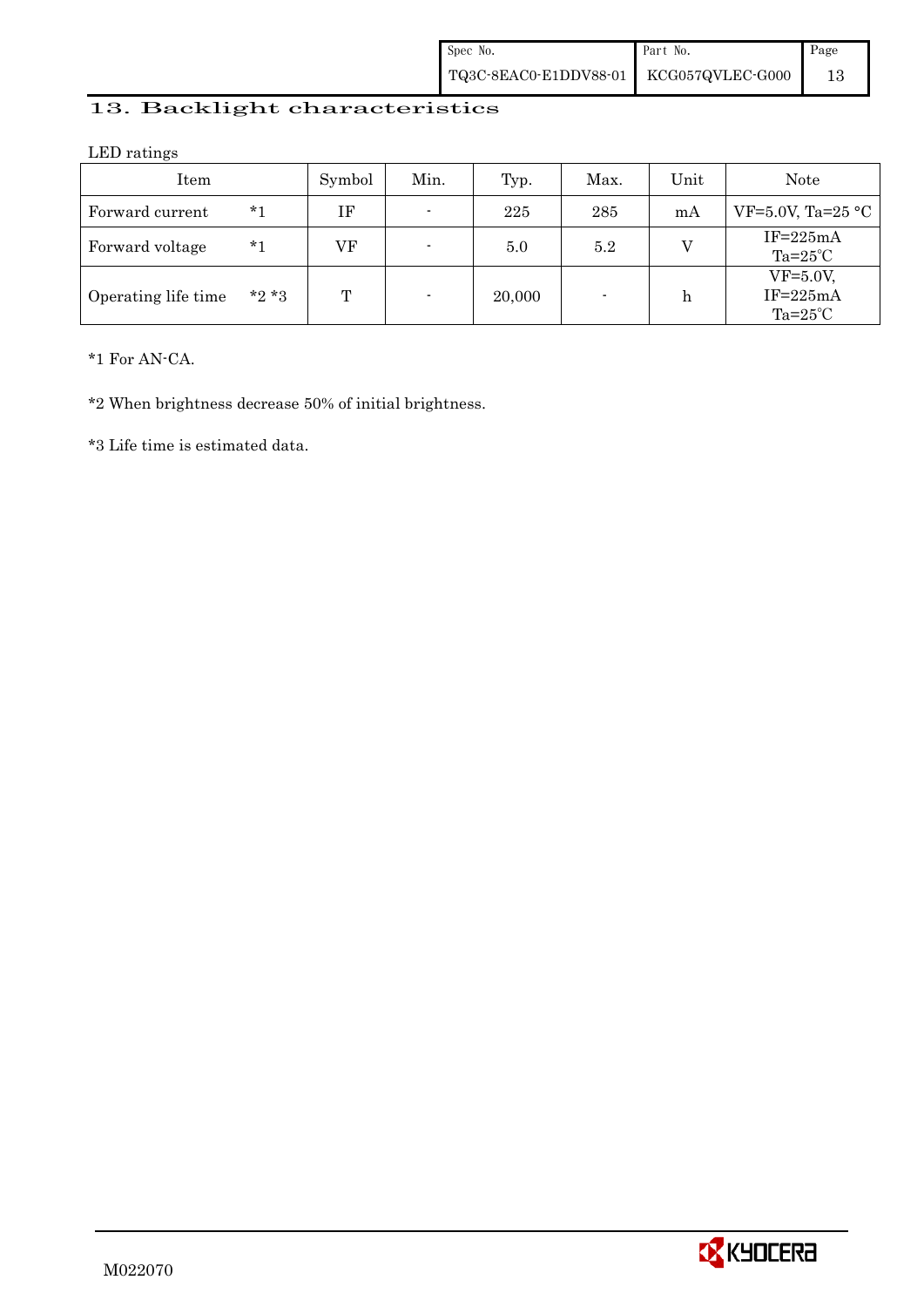#### 14. Lot number identification

The lot number shall be indicated on the back of the backlight case of each LCD.

 $KCO57QV LEC-G000 \cdot \Box \Box \cdot \Box \Box \cdot \Box$  MADE IN  $\Box \Box \Box \Box \Box$ 

| $\downarrow \downarrow \quad \downarrow \quad \downarrow$ |  | $\downarrow$ |
|-----------------------------------------------------------|--|--------------|
| $12 \quad 3 \quad 4$                                      |  | $-5$         |

- No1. No5. above indicate
	- 1. Year code
	- 2. Month code
	- 3. Date
	- 4. Version Number
	- 5. Country of origin (Japan or China)

| Year | 2008 | 2009 | 2010 | 2011 | 2012 | 2013 |
|------|------|------|------|------|------|------|
| Code | ◡    |      |      |      |      |      |

| Month | Jan. | Feb. | Mar. | Apr. | May | Jun. |
|-------|------|------|------|------|-----|------|
| Code  |      |      | ౿    |      |     |      |

| Month      | Jul. | Aug. | Sep. | Oct. | Nov. | Dec. |
|------------|------|------|------|------|------|------|
| $\rm Code$ |      |      | υ    | 77   |      |      |

#### 15. Warranty

#### 15-1. Incoming inspection

Please inspect the LCD within one month after your receipt.

#### 15-2. Production warranty

 Kyocera warrants its LCD's for a period of 12 months from the ship date. Kyocera shall, by mutual agreement, replace or re-work defective LCD's that are shown to be Kyocera's responsibility.

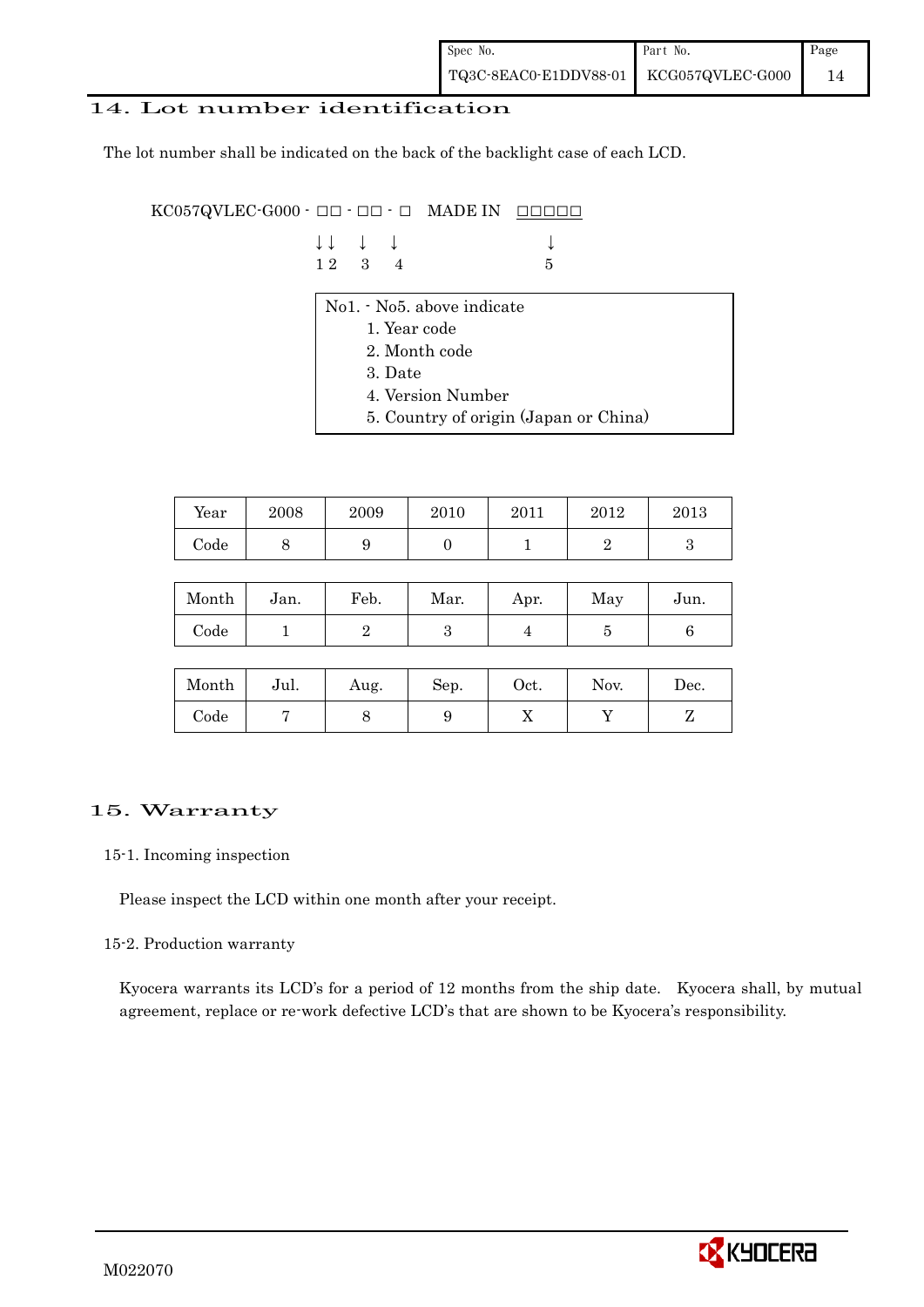### 16. Precautions for use

- 16-1. Installation of the LCD
	- 1) Please ground either of the mounting (screw) holes located at each corner of an LCD module, in order to stabilize brightness and display quality.
	- 2) A transparent protection plate shall be added to protect the LCD and its polarizer.
	- 3) The LCD shall be installed so that there is no pressure on the LSI chips.
	- 4) The LCD shall be installed flat, without twisting or bending.
	- 5) Please design the housing window so that its edges are between the active area and the effective area of the LCD screen.
	- 6) A transparent protection sheet is attached to the polarizer. Please remove the protection film slowly before use, paying attention to static electricity.

16-2. Static electricity

- 1) Since CMOS ICs are mounted directly onto the LCD glass, protection from static electricity is required.
- 2) Workers should use body grounding. Operator should wear ground straps.

16-3. LCD operation

- 1) The LCD shall be operated within the limits specified. Operation at values outside of these limits may shorten life, and/or harm display images.
- 2) Adjust the "Supply voltage for LCD driving (VEE)" to obtain optimum viewing angle and contrast ratio.

16-4. Storage

- 1) The LCD shall be stored within the temperature and humidity limits specified. Store in a dark area, and protect the LCD from direct sunlight or fluorescent light.
- 2) Always store the LCD so that it is free from external pressure onto it.

16-5. Usage

- 1) DO NOT store in a high humidity environment for extended periods. Polarizer degradation bubbles, and/or peeling off of the polarizer may result.
- 2) The front polarizer is easily scratched or damaged. Prevent touching it with any hard material, and from being pushed or rubbed.
- 3) The LCD screen may be cleaned by wiping the screen surface with a soft cloth or cotton pad using a little Ethanol.
- 4) Water may cause damage or discoloration of the polarizer. Clean condensation or moisture from any source immediately.
- 5) Always keep the LCD free from condensation during testing. Condensation may permanently spot or stain the polarizer.
- 6) Do not pull the LED lead wires and do not bend the root of the wires. Housing should be designed to protect LED lead wires from external stress.
- 7) Do not disassemble LCD module because it will result in damage.
- 8) This Kyocera LCD module has been specifically designed for use in general electronic devices, but not for use in a special environment such as usage in an active gas. Hence, when the LCD is supposed to be used in a special environment, evaluate the LCD thoroughly beforehand and do not expose the LCD to chemicals such as an active gas.
- 9) Please do not use solid-base image pattern for long hours because a temporary afterimage may appear. We recommend using screen saver etc. in cases where a solid-base image pattern must be used.
- 10) Liquid crystal may leak when the module is broken. Be careful not to let the fluid go into your eyes and mouth. In the case the fluid touches your body; rinse it off right away with water and soap.

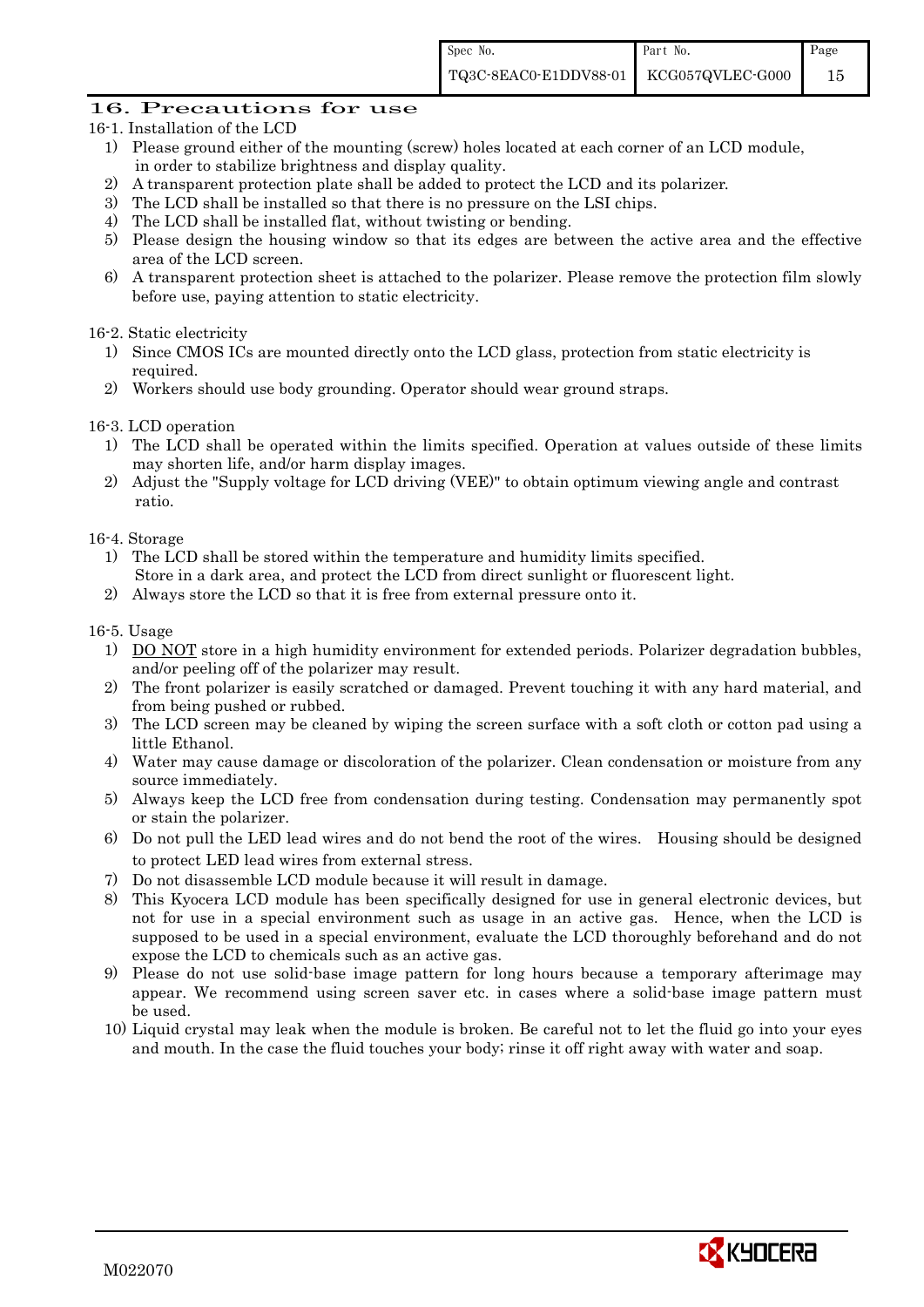### 17. Reliability test data

| Test item                            | Test condition                                                                                       | Test time        | Judgement                                                  |                                                                            |  |  |
|--------------------------------------|------------------------------------------------------------------------------------------------------|------------------|------------------------------------------------------------|----------------------------------------------------------------------------|--|--|
| High temp.<br>atmosphere             | $70^{\circ}$ C                                                                                       | 240h             | Display function<br>Display quality<br>Current consumption | $: No$ defect<br>$\therefore$ No defect<br>$\therefore$ No defect          |  |  |
| Low temp.<br>atmosphere              | $-20$ °C                                                                                             | 240h             | Display function<br>Display quality<br>Current consumption | $\therefore$ No defect<br>: No defect<br>: No defect                       |  |  |
| High temp.<br>humidity<br>atmosphere | $40^{\circ}$ C 90% RH                                                                                | 240h             | Display function<br>Display quality<br>Current consumption | $\therefore$ No defect<br>$\therefore$ No defect<br>$\therefore$ No defect |  |  |
| Temp. cycle                          | $-20\degree C$<br>0.5 <sub>h</sub><br>R.T.<br>0.5 <sub>h</sub><br>$70^{\circ}$ C<br>0.5 <sub>h</sub> | 10cycles         | Display function<br>Display quality<br>Current consumption | $\therefore$ No defect<br>$\therefore$ No defect<br>$\therefore$ No defect |  |  |
| High temp.<br>operation              | $60^{\circ}$ C                                                                                       | 500 <sub>h</sub> | Display function<br>Display quality<br>Current consumption | $\therefore$ No defect<br>$\therefore$ No defect<br>$\therefore$ No defect |  |  |

\* Each test item uses a test LCD only once. The tested LCD is not used in any other tests.

\* The LCD is tested in circumstances in which there is no condensation.

\* The reliability test is not an out-going inspection.

 \* The result of the reliability test is for your reference purpose only. The reliability test is conducted only to examine the LCD's capability.

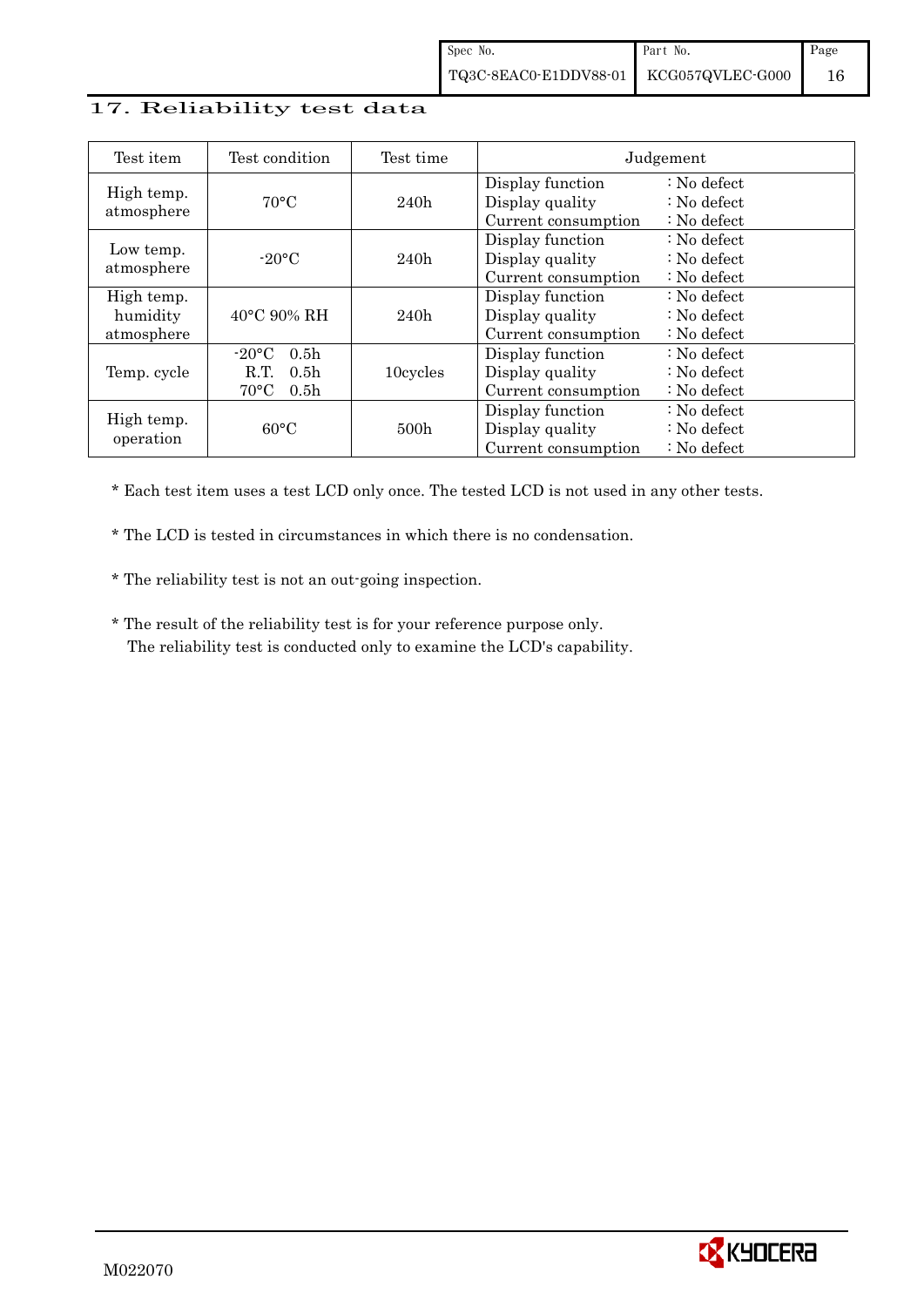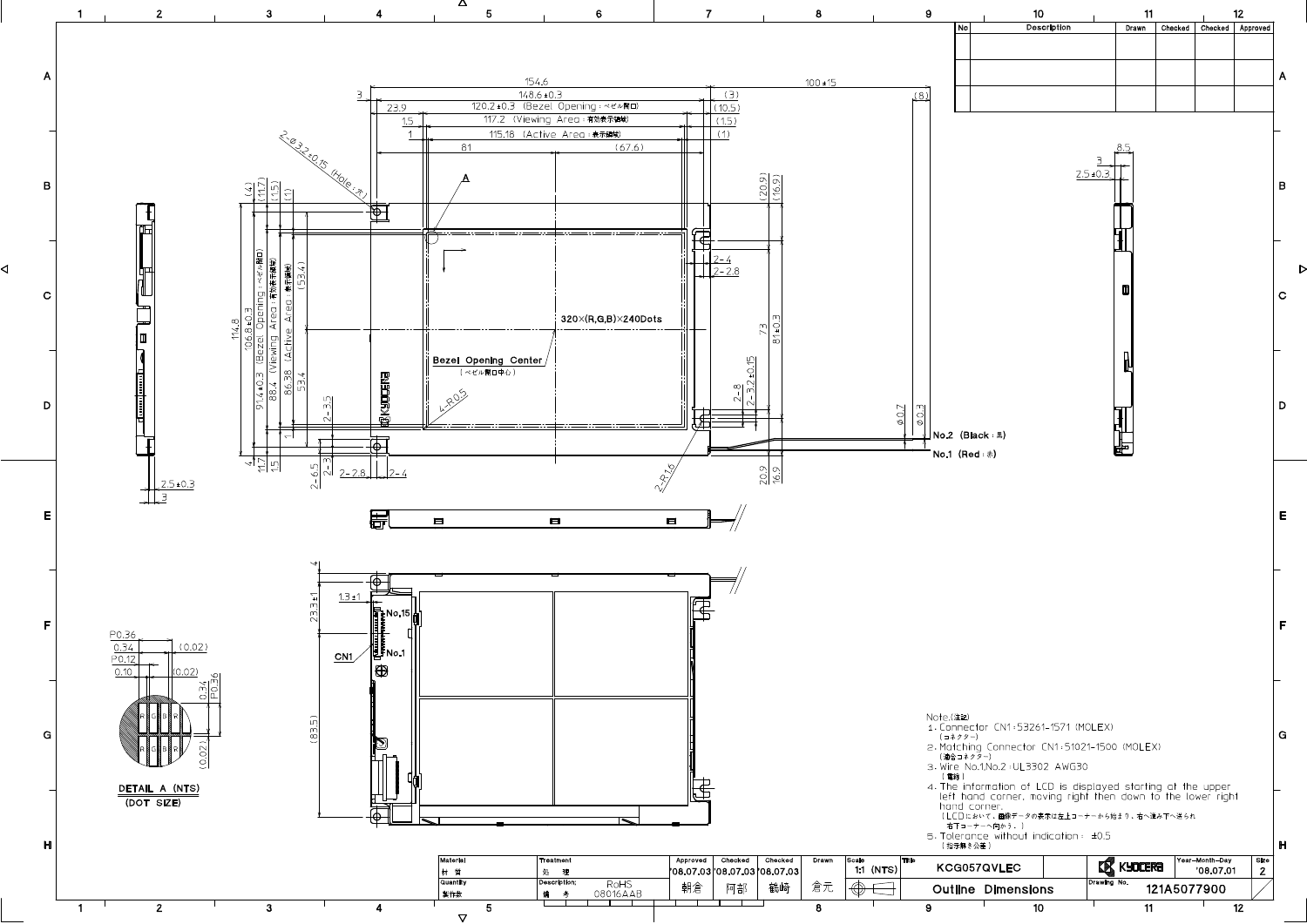| Spec No. | TQ3C-8EAC0-E2DDV81-00 |
|----------|-----------------------|
| 'Jate    | July 8, 2008          |

## KYOCERA INSPECTION STANDARD

## TYPE : KCG057QVLEC-G000

## KYOCERA CORPORATION KAGOSHIMA HAYATO PLANT LCD DIVISION

| Original     |           | Designed by $:$ Engineering dept. | Confirmed by $:QA$ dept. |                                      |          |
|--------------|-----------|-----------------------------------|--------------------------|--------------------------------------|----------|
| Issue Date   | Prepared  | Checked                           | Approved                 | Checked                              | Approved |
| July 8, 2008 | J. Kyjime |                                   |                          | 20 Johnson G. Macromoro J. Sakaguchi |          |

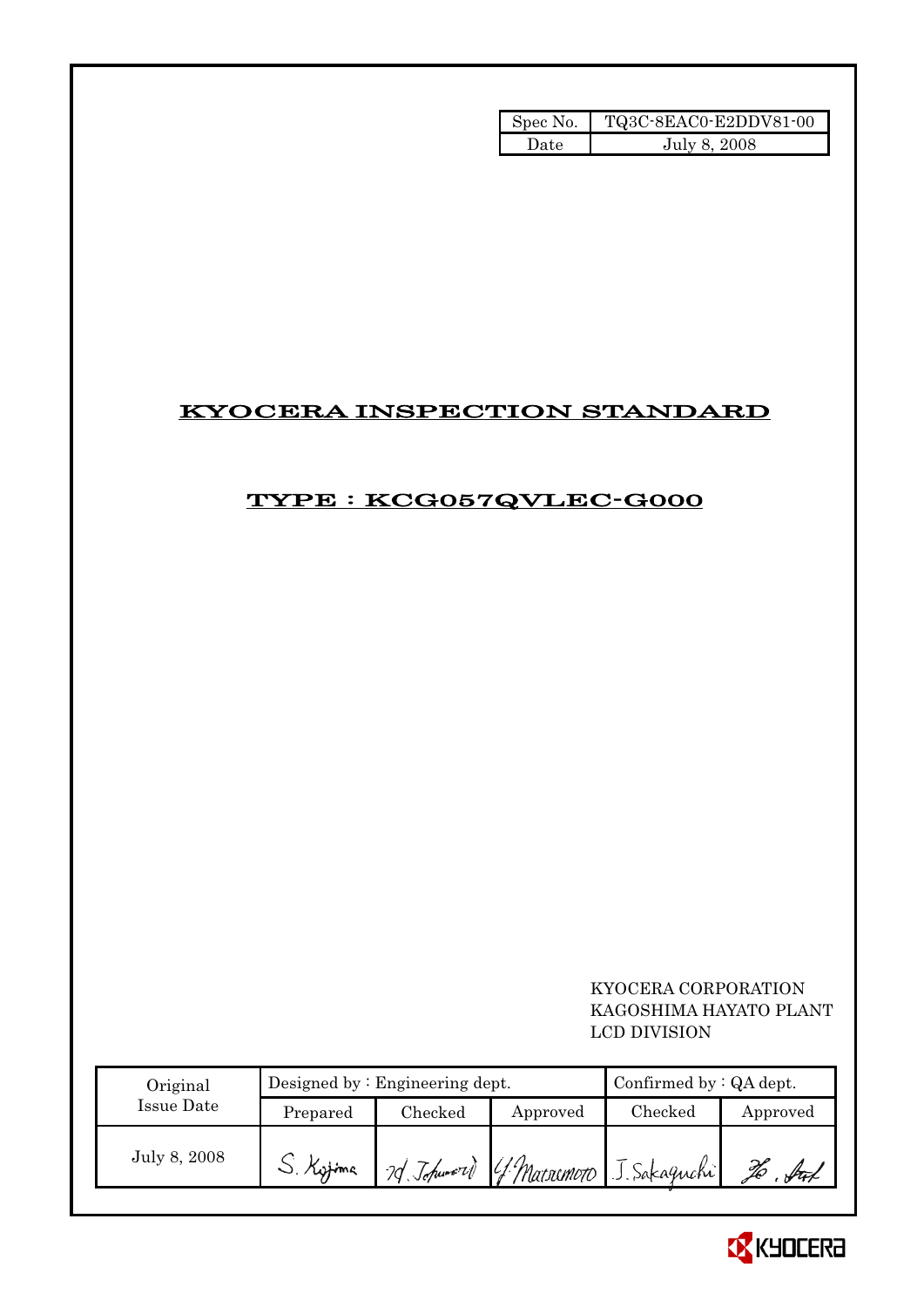

| Revision record |             |          |  |                                 |                                      |                                |          |  |
|-----------------|-------------|----------|--|---------------------------------|--------------------------------------|--------------------------------|----------|--|
| $\rm{Date}$     |             |          |  | Designed by : Engineering dept. |                                      | Confirmed by $\colon$ QA dept. |          |  |
|                 |             | Prepared |  | ${\it Checked}$<br>Approved     |                                      | Checked                        | Approved |  |
|                 |             |          |  |                                 |                                      |                                |          |  |
|                 |             |          |  |                                 |                                      |                                |          |  |
| Rev.No.         | $\rm{Date}$ | Page     |  |                                 | $\label{eq:2} \textbf{Descriptions}$ |                                |          |  |
|                 |             |          |  |                                 |                                      |                                |          |  |
|                 |             |          |  |                                 |                                      |                                |          |  |
|                 |             |          |  |                                 |                                      |                                |          |  |
|                 |             |          |  |                                 |                                      |                                |          |  |
|                 |             |          |  |                                 |                                      |                                |          |  |
|                 |             |          |  |                                 |                                      |                                |          |  |
|                 |             |          |  |                                 |                                      |                                |          |  |
|                 |             |          |  |                                 |                                      |                                |          |  |
|                 |             |          |  |                                 |                                      |                                |          |  |
|                 |             |          |  |                                 |                                      |                                |          |  |
|                 |             |          |  |                                 |                                      |                                |          |  |
|                 |             |          |  |                                 |                                      |                                |          |  |
|                 |             |          |  |                                 |                                      |                                |          |  |
|                 |             |          |  |                                 |                                      |                                |          |  |
|                 |             |          |  |                                 |                                      |                                |          |  |
|                 |             |          |  |                                 |                                      |                                |          |  |
|                 |             |          |  |                                 |                                      |                                |          |  |
|                 |             |          |  |                                 |                                      |                                |          |  |
|                 |             |          |  |                                 |                                      |                                |          |  |
|                 |             |          |  |                                 |                                      |                                |          |  |
|                 |             |          |  |                                 |                                      |                                |          |  |
|                 |             |          |  |                                 |                                      |                                |          |  |
|                 |             |          |  |                                 |                                      |                                |          |  |
|                 |             |          |  |                                 |                                      |                                |          |  |
|                 |             |          |  |                                 |                                      |                                |          |  |
|                 |             |          |  |                                 |                                      |                                |          |  |
|                 |             |          |  |                                 |                                      |                                |          |  |
|                 |             |          |  |                                 |                                      |                                |          |  |
|                 |             |          |  |                                 |                                      |                                |          |  |
|                 |             |          |  |                                 |                                      |                                |          |  |
|                 |             |          |  |                                 |                                      |                                |          |  |
|                 |             |          |  |                                 |                                      |                                |          |  |
|                 |             |          |  |                                 |                                      |                                |          |  |
|                 |             |          |  |                                 |                                      |                                |          |  |
|                 |             |          |  |                                 |                                      |                                |          |  |
|                 |             |          |  |                                 |                                      |                                |          |  |

Spec No.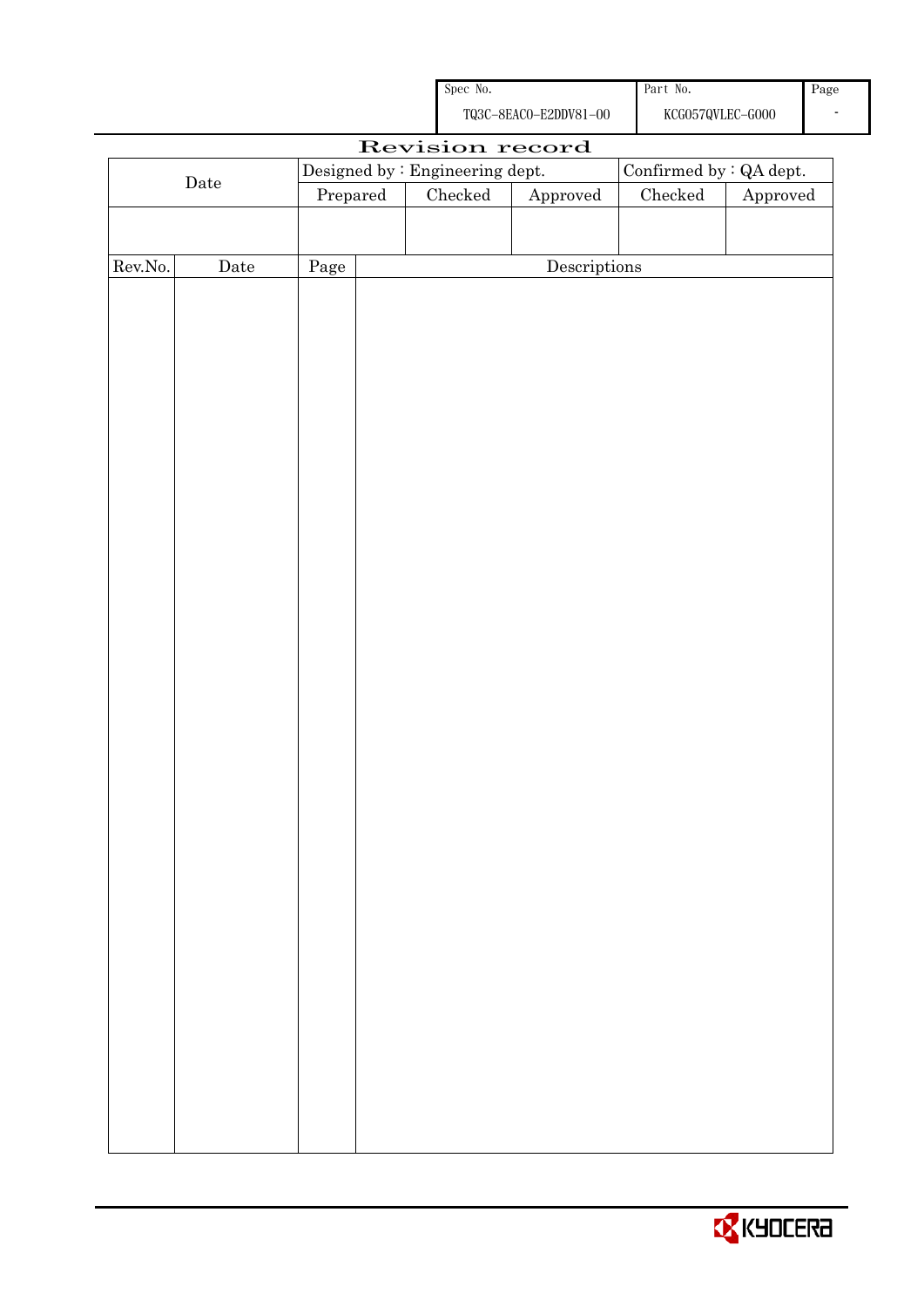# Visuals specification

| Item                             | <b>Note</b>                                                                                                                                                                                                                                                 |                                                                                                         |  |  |  |  |  |
|----------------------------------|-------------------------------------------------------------------------------------------------------------------------------------------------------------------------------------------------------------------------------------------------------------|---------------------------------------------------------------------------------------------------------|--|--|--|--|--|
| General                          | 1. When defects specified in this Inspection Standards are<br>inspected, operating voltage $(V_{OP})$ shall be set at the level<br>where optimized contrast is available. Display quality is<br>applied up to effective viewing area. (Bi-level INSPECTION) |                                                                                                         |  |  |  |  |  |
|                                  | 2. This inspection standard about the image quality shall be<br>applied to any defect within the effective viewing area and<br>shall not be applicable to outside of the area.                                                                              |                                                                                                         |  |  |  |  |  |
|                                  | 3. Should any defects which are not specified in this standard<br>happen, additional standard shall be determined by mutual<br>agreement between customer and Kyocera.                                                                                      |                                                                                                         |  |  |  |  |  |
|                                  | : 500 Lux minimum.<br>$\cdot$ 300 mm(from the sample)<br>: $25 \pm 5$ °C<br>$:$ right above                                                                                                                                                                 |                                                                                                         |  |  |  |  |  |
|                                  |                                                                                                                                                                                                                                                             | The color of a small area is                                                                            |  |  |  |  |  |
| Definition of inspection<br>item | Pinhole, Bright spot<br>Black spot, Scratch<br>Foreign particle                                                                                                                                                                                             | different from the remainder.<br>The phenomenon does not<br>change with voltage.                        |  |  |  |  |  |
|                                  | Contrast variation                                                                                                                                                                                                                                          | The color of a small area is<br>different from the remainder.<br>The phenomenon change with<br>voltage. |  |  |  |  |  |
|                                  | Polarizer<br>(Scratch, Bubble, Dent)                                                                                                                                                                                                                        | Scratch, Bubble and Dent in the<br>polarizer which can be observed<br>in on / off state.                |  |  |  |  |  |

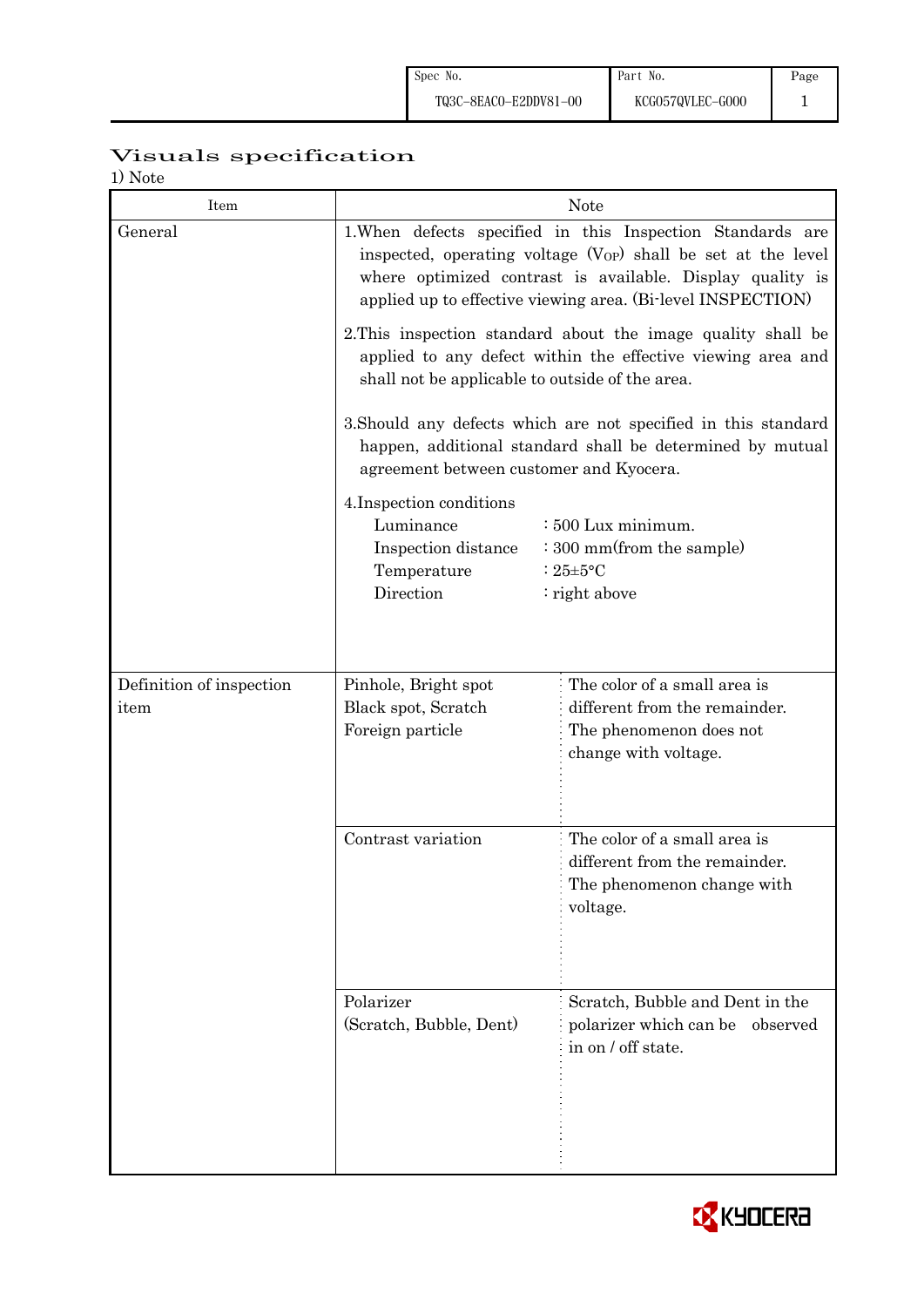| Spec No.              | Part No.         | Page |
|-----------------------|------------------|------|
| TQ3C-8EACO-E2DDV81-00 | KCG057QVLEC-G000 |      |

| Inspection item                                       | $\it{Judgement}$ $\it standard$                                                                        |                                                                |                                                      |                                     |              |                                                            |
|-------------------------------------------------------|--------------------------------------------------------------------------------------------------------|----------------------------------------------------------------|------------------------------------------------------|-------------------------------------|--------------|------------------------------------------------------------|
| Pinhole, Bright spot,<br>Black spot, Foreign particle | b                                                                                                      |                                                                |                                                      |                                     |              |                                                            |
|                                                       | $d = (a + b) / 2$                                                                                      |                                                                |                                                      |                                     |              |                                                            |
|                                                       | Size(mm)<br>Acceptable number<br>Category                                                              |                                                                |                                                      |                                     |              |                                                            |
|                                                       |                                                                                                        | $\boldsymbol{A}$                                               |                                                      | $d\leqq0.2$                         | Neglected    |                                                            |
|                                                       | $0.2\,<\,\mathrm{d}\leq0.3$<br>$\, {\bf B}$<br>$\bf 5$<br>$0.3\,<\,\mathrm{d}\leq0.5$<br>$\mathcal{C}$ |                                                                |                                                      |                                     |              |                                                            |
|                                                       |                                                                                                        | ${\bf D}$                                                      | $0.5\,<\,$ d                                         |                                     |              | $\sqrt{3}$<br>$\boldsymbol{0}$                             |
|                                                       |                                                                                                        |                                                                |                                                      |                                     |              |                                                            |
| Scratch, Foreign particle                             |                                                                                                        |                                                                |                                                      |                                     |              |                                                            |
|                                                       | Width (mm)<br>$\mbox{Length}\ (\mbox{mm})$<br>Acceptable<br>number                                     |                                                                |                                                      |                                     |              |                                                            |
|                                                       | $\boldsymbol{A}$                                                                                       |                                                                | $W \leq 0.03$                                        |                                     |              | Neglected                                                  |
|                                                       | $\bf{B}$                                                                                               |                                                                | $0.03 < W \leq 0.10$                                 |                                     | $L \leq 2.0$ | Neglected                                                  |
|                                                       | $\mathcal{C}$<br>$\mathbf D$                                                                           |                                                                |                                                      | $2.0 < L \leq 4.0$<br>$4.0\rm <\ L$ |              | $\sqrt{3}$<br>$\boldsymbol{0}$                             |
|                                                       | $\bf{E}$                                                                                               | 0.10 < W                                                       |                                                      |                                     |              | According to<br>'Circular'                                 |
| Contrast variation                                    |                                                                                                        | a<br>Category<br>$\boldsymbol{A}$<br>$\bf{B}$<br>$\mathcal{C}$ | b<br>Size (mm)<br>$0.5 < d \leq 0.7$<br>$0.7\,<\,$ d | $d = (a + b)/2$<br>$d \leqq 0.5$    |              | Acceptable number<br>${\tt Neglected}$<br>$\boldsymbol{3}$ |
|                                                       |                                                                                                        |                                                                |                                                      |                                     |              | $\boldsymbol{0}$                                           |